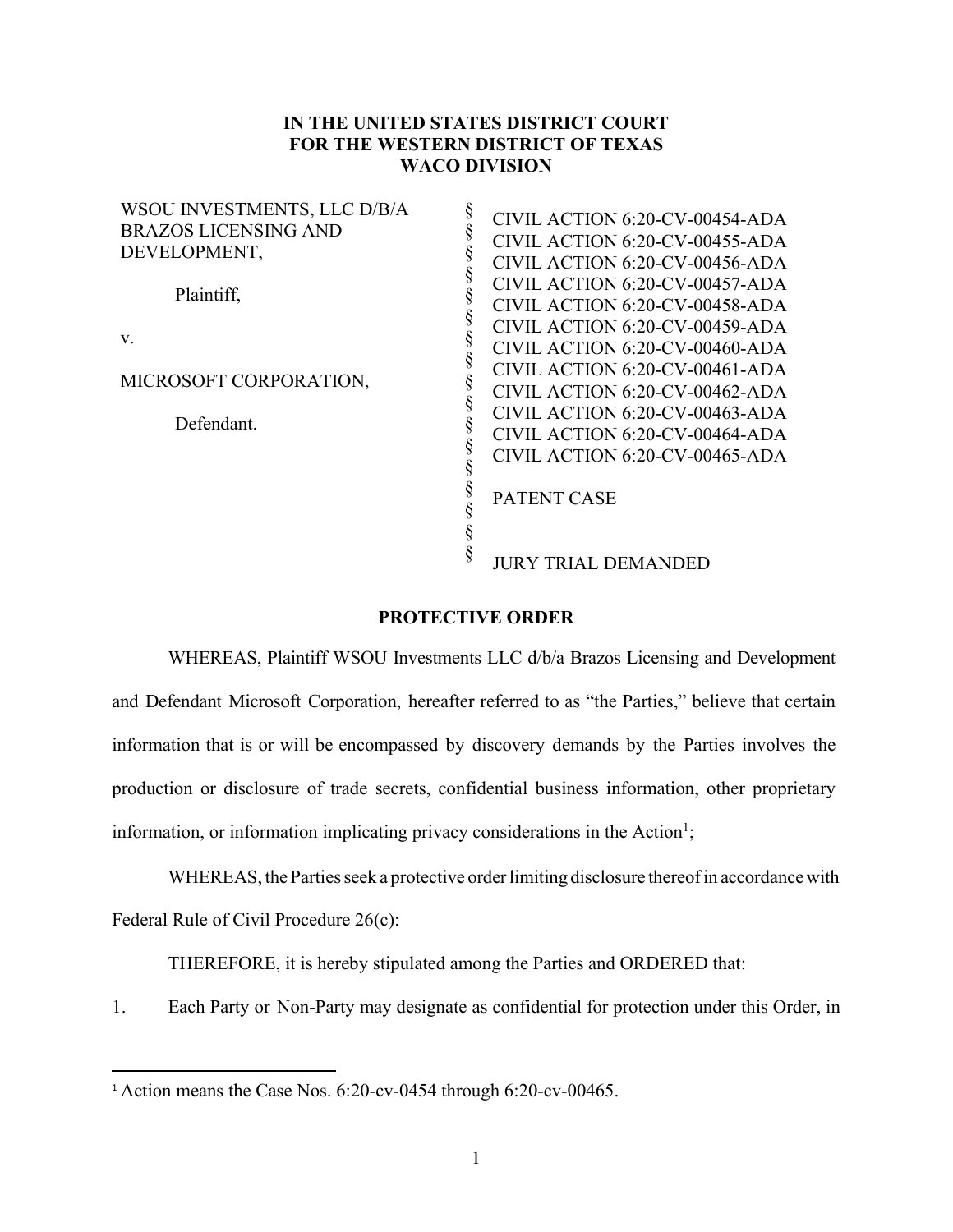whole or in part, any document, information or material that constitutes or includes, in whole or in part, confidential or proprietary information or trade secrets of the Party or a Non-Party to whom the Party reasonably believes it owes an obligation of confidentiality with respect to such document, information or material ("Protected Material"). Protected Material shall be designated by the Party producing it by affixing a legend or stamp on such document, information or material as follows: "CONFIDENTIAL," "HIGHLY CONFIDENTIAL - ATTORNEYS' EYES ONLY," or "HIGHLY CONFIDENTIAL – SOURCE CODE." The appropriate designation shall be placed clearly on each page of the Protected Material (except deposition and hearing transcripts and natively produced documents) for which such protection is sought. For deposition and hearing transcripts, the appropriate designation shall be placed on the cover page of the transcript (if not already present on the cover page of the transcript when received from the court reporter) by each attorney receiving a copy of the transcript after that attorney receives notice of the designation of some or all of that transcript is designated as containing Protected Material. For natively produced Protected Material, the appropriate designation shall be placed on the placeholder image bearing the Bates number for the native file and the filename of each such natively produced document shall include the appropriate designation.

2. Any document produced under the Order Governing Proceedings before issuance of this Order with the designation "CONFIDENTIAL" or "HIGHLY CONFIDENTIAL – ATTORNEYS' EYES ONLY" or any similar designation shall receive the same treatment as if designated "HIGHLY CONFIDENTIAL – ATTORNEYS' EYES ONLY" under this Order, unless and until such document is redesignated to have a different classification under this Order.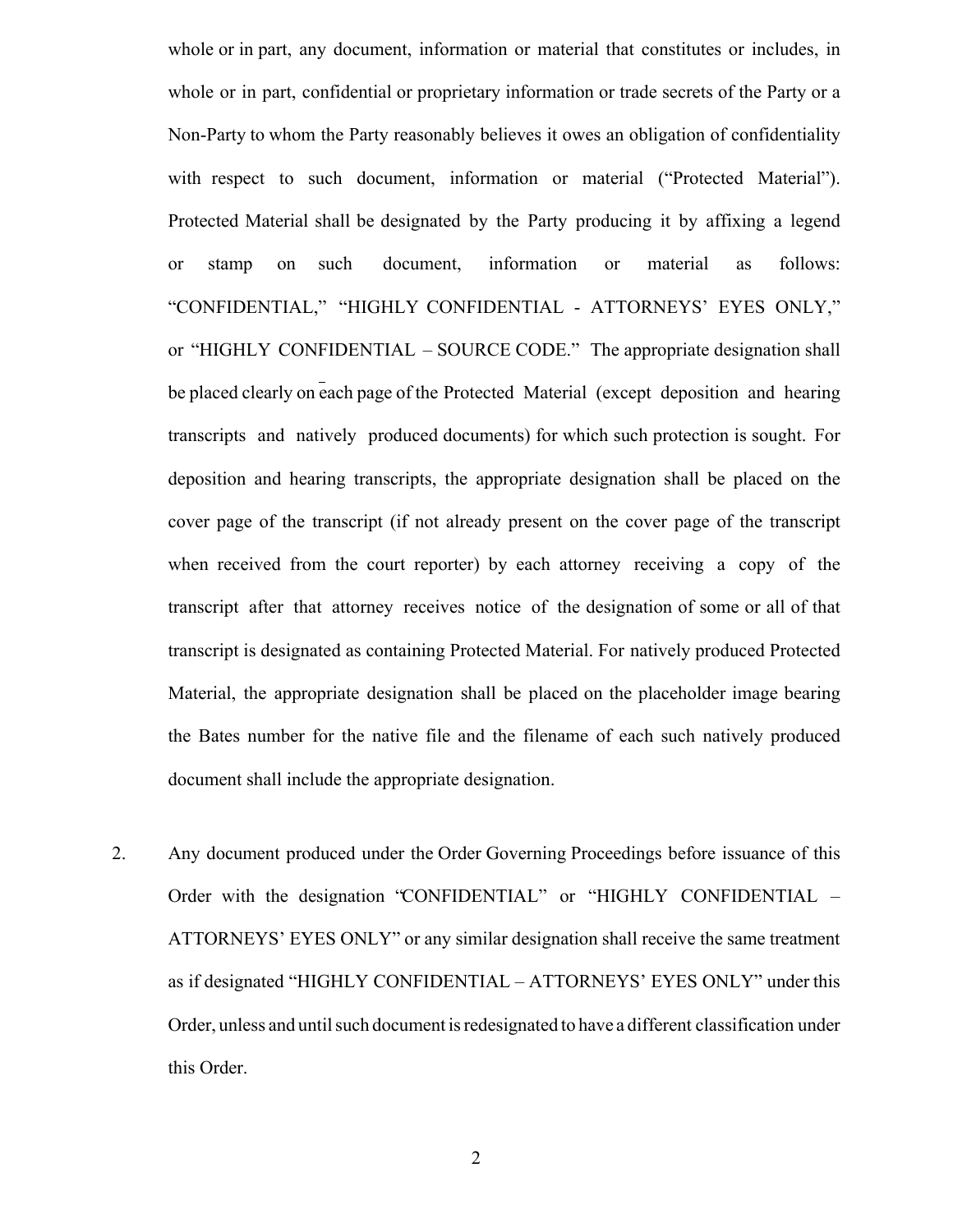- 3. With respect to documents, information or material designated "CONFIDENTIAL," "HIGHLY CONFIDENTIAL – ATTORNEYS' EYES ONLY," or "HIGHLY CONFIDENTIAL – SOURCE CODE" ("DESIGNATED MATERIAL"), $2$  subject to the provisions herein and unless otherwise stated, this Order governs, without limitation: (a) all documents, electronically stored information, and/or things as defined by the Federal Rules of Civil Procedure; (b) all pretrial, hearing or deposition testimony, or documents marked as exhibits or for identification in depositions and hearings; (c) pretrial pleadings, exhibits to pleadings and other court filings; (d) affidavits; and (e) stipulations. All copies, reproductions, extracts, digests and complete or partial summaries prepared from any DESIGNATED MATERIALS shall also be considered DESIGNATED MATERIAL and treated as such under this Order.
- 4. A designation of Protected Material (i.e., "CONFIDENTIAL," "HIGHLY CONFIDENTIAL – ATTORNEYS' EYES ONLY," or "HIGHLY CONFIDENTIAL – SOURCE CODE") may be made at any time. Inadvertent or unintentional production of documents, information or material that has not been designated as DESIGNATED MATERIAL shall not be deemed a waiver in whole or in part of a claim for confidential treatment. Any party that inadvertently or unintentionally produces Protected Material without designating it as DESIGNATED MATERIAL may request destruction of that Protected Material by notifying the recipient(s), as soon as reasonably possible after the producing Party becomes aware of the inadvertent or unintentional disclosure, and

 $2$  The term DESIGNATED MATERIAL is used throughout this Protective Order to refer to the class of materials designated as "CONFIDENTIAL," "HIGHLY CONFIDENTIAL – ATTORNEYS' EYES ONLY," or "HIGHLY CONFIDENTIAL – SOURCE CODE" both individually and collectively.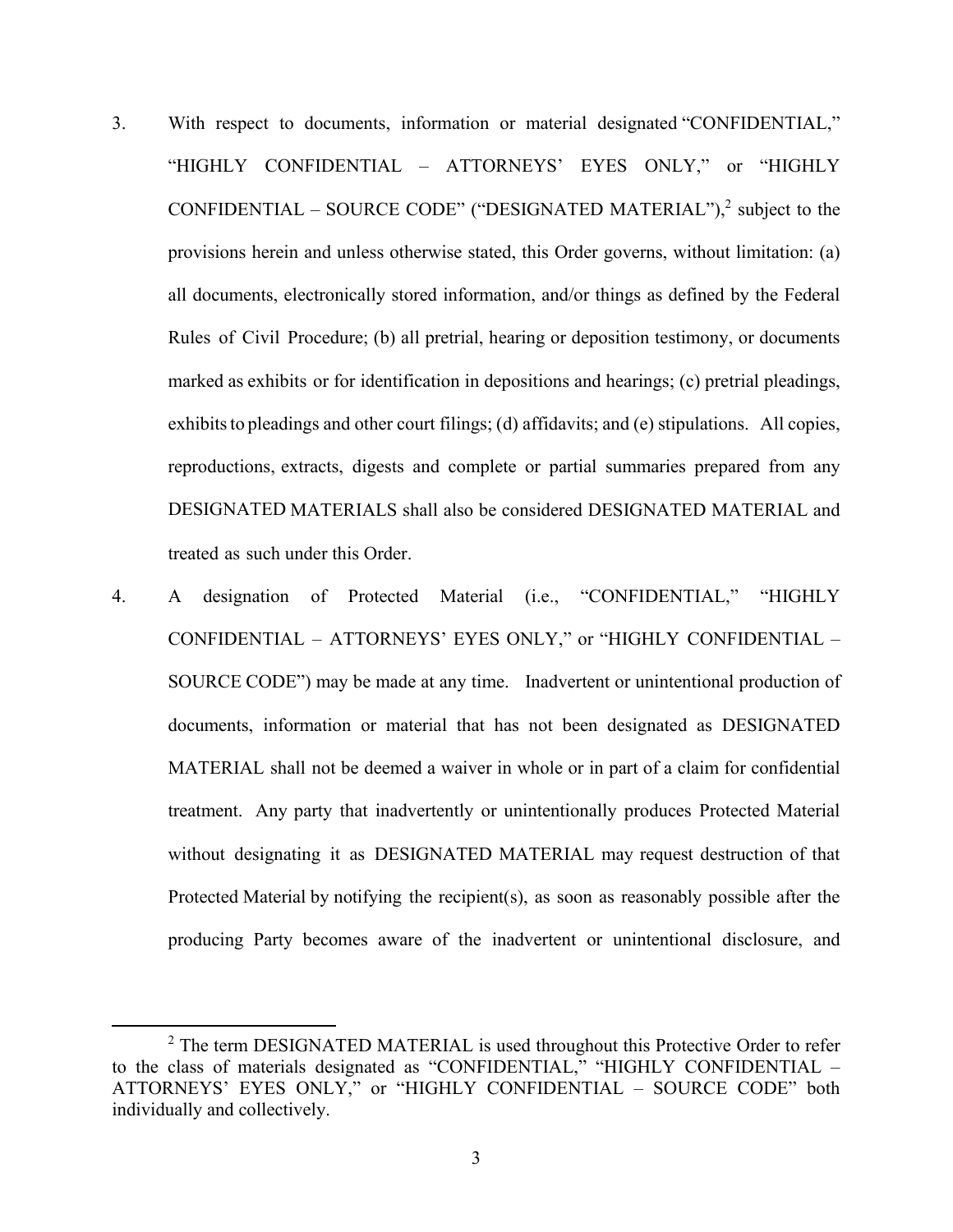providing replacement Protected Material that is properly designated. The recipient(s) shall then destroy all copies of the inadvertently or unintentionally produced Protected Materials and any documents, information or material derived from or based thereon. If a receiving Party learns that, by inadvertence or otherwise, it has disclosed Protected Material to any person or in any circumstance not authorized by this Order, the receiving Party must immediately (a) notify in writing the designating Party of the unauthorized disclosures, (b) use its best efforts to retrieve all unauthorized copies of the Protected Material, (c) inform the person or persons to whom unauthorized disclosures were made of all the terms of this Order, and (d) request such person or persons to execute the "Acknowledgment and Agreement to Be Bound," (Appendix A).

- 5. "CONFIDENTIAL" documents, information and material may be disclosed only to the following persons, except upon receipt of the prior written consent of the designating party, upon order of the Court, or as set forth in paragraph 14 herein:
	- (a) outside counsel of record in this Action for the Parties, and outside counsel retained for the purpose of this litigation;
	- (b) outside counsel's paralegals, attorneys, and staff, working at the direction of such outside counsel that are assigned to and reasonably necessary to assist such counsel in the litigation of this Action;
	- (c) no more than two (2) in-house counsel for the Parties to whom such disclosure is reasonably necessary for the oversight, conduct, and/or resolution of this litigation, all of whom have read this Order and signed the "Acknowledgement and Agreement to Be Bound" (Appendix A);
	- (d) up to and including two (2) designated representatives of each of the Parties to whom such disclosure is reasonably necessary for the oversight, conduct, and/or resolution of this litigation, and who has read this Order and signed the "Acknowledgement and Agreement to Be Bound" (Appendix A),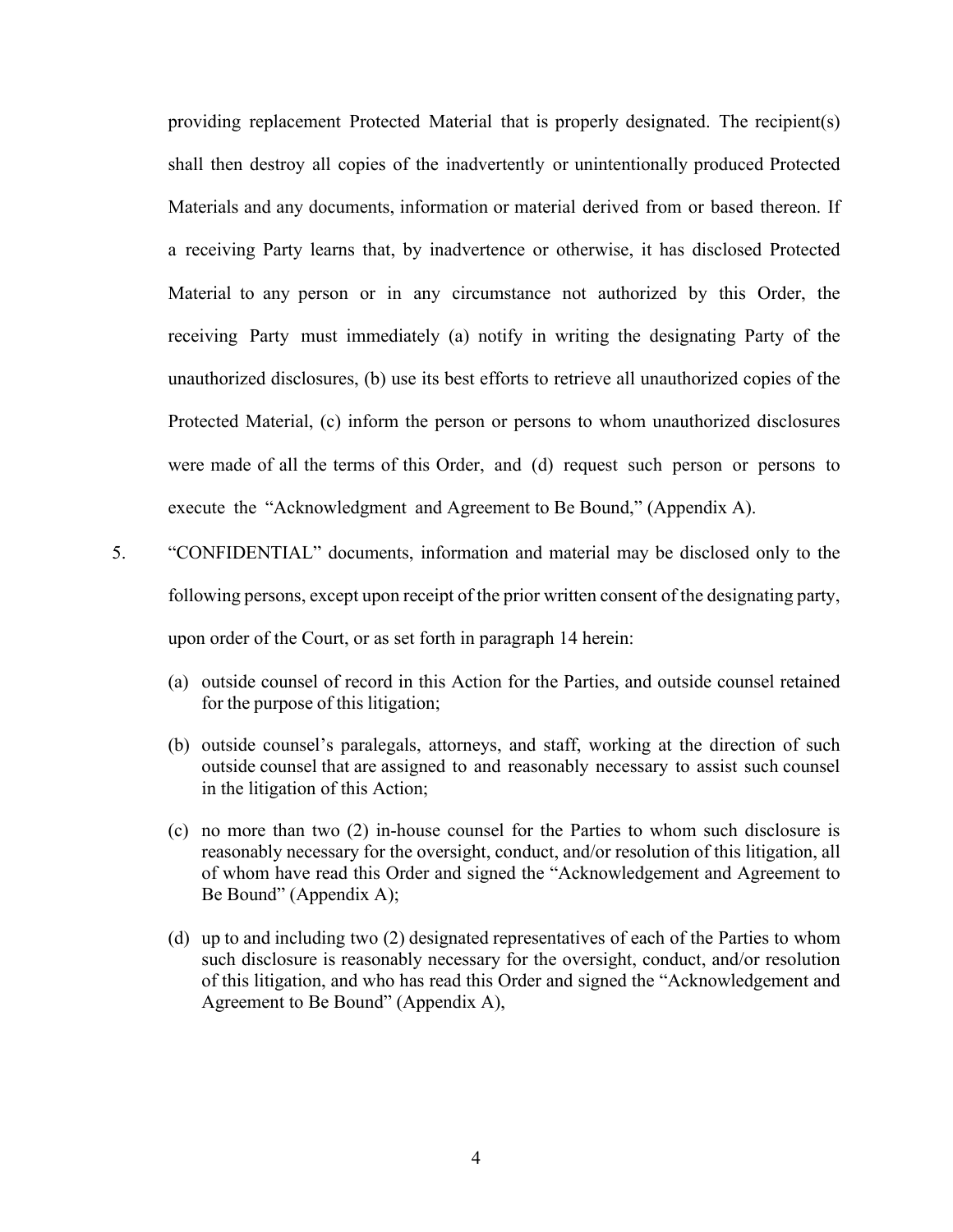- (e) outside consultants or experts<sup>3</sup> (*i.e.*, not existing employees or affiliates of a Party or an affiliate of a Party) retained for the purpose of this litigation, provided that: (1) such consultants or experts are not presently employed by the Parties hereto for purposes other than this Action; (2) before access is given, the consultant or expert has completed the Undertaking attached as Appendix A hereto and the same is served upon the producing Party with a current curriculum vitae of the consultant or expert at least seven (7) days before access to the Protected Material is to be given to that consultant or Undertaking to object to and notify the receiving Party in writing that it objects to disclosure of Protected Material to the consultant or expert. The Parties agree to promptly confer within three business days in good faith to resolve any such objection. If the Parties are unable to resolve any objection, the objecting Party must file a motion with the Court within three business days requesting a hearing or within such other time as the Parties may agree, seeking a protective order with respect to the proposed disclosure. The objecting Party shall have the burden of proving the need for a protective order. No disclosure shall occur until all such objections are resolved by agreement or Court order;
- (f) independent litigation support services, including persons working for or as court reporters, graphics or design services, jury or trial consulting services, and photocopy, document imaging, and database services retained by counsel and reasonably necessary to assist counsel with the litigation of this Action; and
- (g) the Court and its personnel.
- 6. A Party shall designate documents, information or material as "CONFIDENTIAL" only upon a good faith belief that the documents, information or material should be protected from public disclosure because such information (i) contains confidential or proprietary information or trade secrets of the Party or a Non-Party to whom the Party reasonably believes it owes an obligation of confidentiality with respect to such documents, information or material; or (ii) any information that a Party or Non-Party reasonably believes to be subject to federal, state or foreign Data Protection Laws or other privacy obligations..

 $3$  For any such person, the curriculum vitae shall identify his/her (i) current employer(s), (ii) each person or entity from whom s/he has received compensation or funding for work in his or her areas of expertise or to whom the s/he has provided professional services, including in connection with a litigation, at any time during the preceding five years; (iii) (by name and number of the case, filing data, and location of court) any litigation in connection with which s/he has offered expert testimony, including through a declaration, report, or testimony at a deposition or trial, during the preceding five years. If such consultant or expert believes any of this information is subject to a confidentiality obligation to a third-party, then the s/he should provide whatever information can be disclosed without violating any confidentiality agreements, and the Party seeking to disclose Protected Material to the consultant or expert shall be available to meet and confer with the designating Party regarding any such engagement.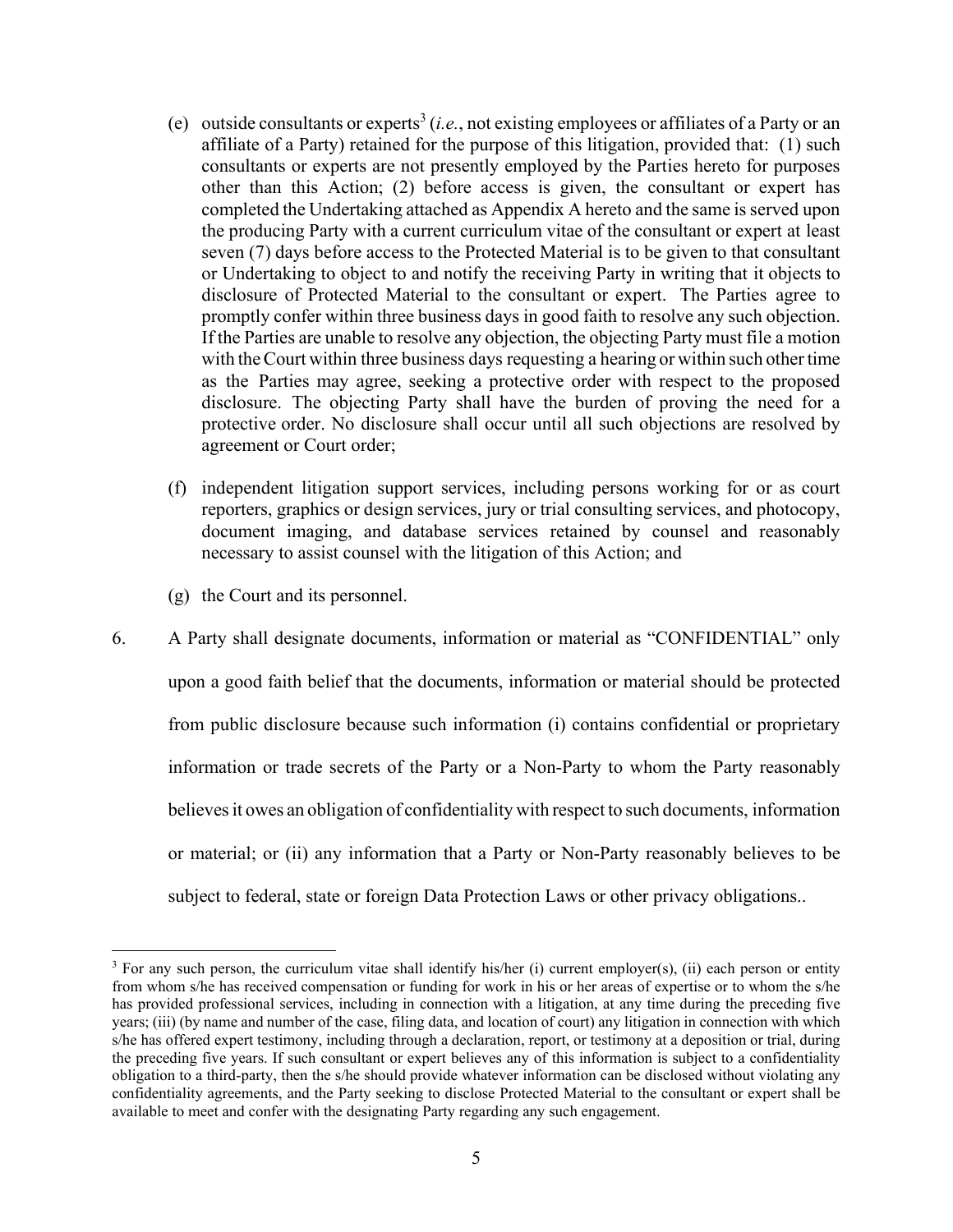- 7. Documents, information or material produced pursuant to any discovery request in this Action, including but not limited to Protected Material designated as DESIGNATED MATERIAL, shall be used by the Parties only in the litigation of this Action and shall not be used for any other purpose. Any person or entity who obtains access to DESIGNATED MATERIAL or the contents thereof pursuant to this Order shall not make any copies, duplicates, extracts, summaries or descriptions of such DESIGNATED MATERIAL or any portion thereof except as may be reasonably necessary in the litigation of this Action. Any such copies, duplicates, extracts, summaries or descriptions shall be classified DESIGNATED MATERIALS and subject to all of the terms and conditions of this Order. Disclosure of DESIGNATED MATERIALS shall be subject to all applicable laws and regulations relating to the export of technical data contained in such DESIGNATED MATERIALS including the release of such technical data to foreign persons or nationals in the United States or elsewhere. Each party receiving DESIGNATED MATERIALS shall comply with all applicable export control statutes and regulations.
- 8. To the extent a producing Party believes that certain Protected Material qualifying to be designated CONFIDENTIAL is so highly sensitive that its dissemination deserves even further limitation, the producing Party may designate such Protected Material "HIGHLY CONFIDENTIAL – ATTORNEYS' EYES ONLY," or to the extent such Protected Material includes computer source code (i.e., a text listing of computer instructions, commands and data definitions expressed in a form suitable for input to an assembler, compiler, or other translator, the disclosure of which to another Party or Non-Party would create a substantial risk of serious harm) and/or live data (that is, data as it exists residing in a database or databases) ("Source Code Material"), the producing Party may designate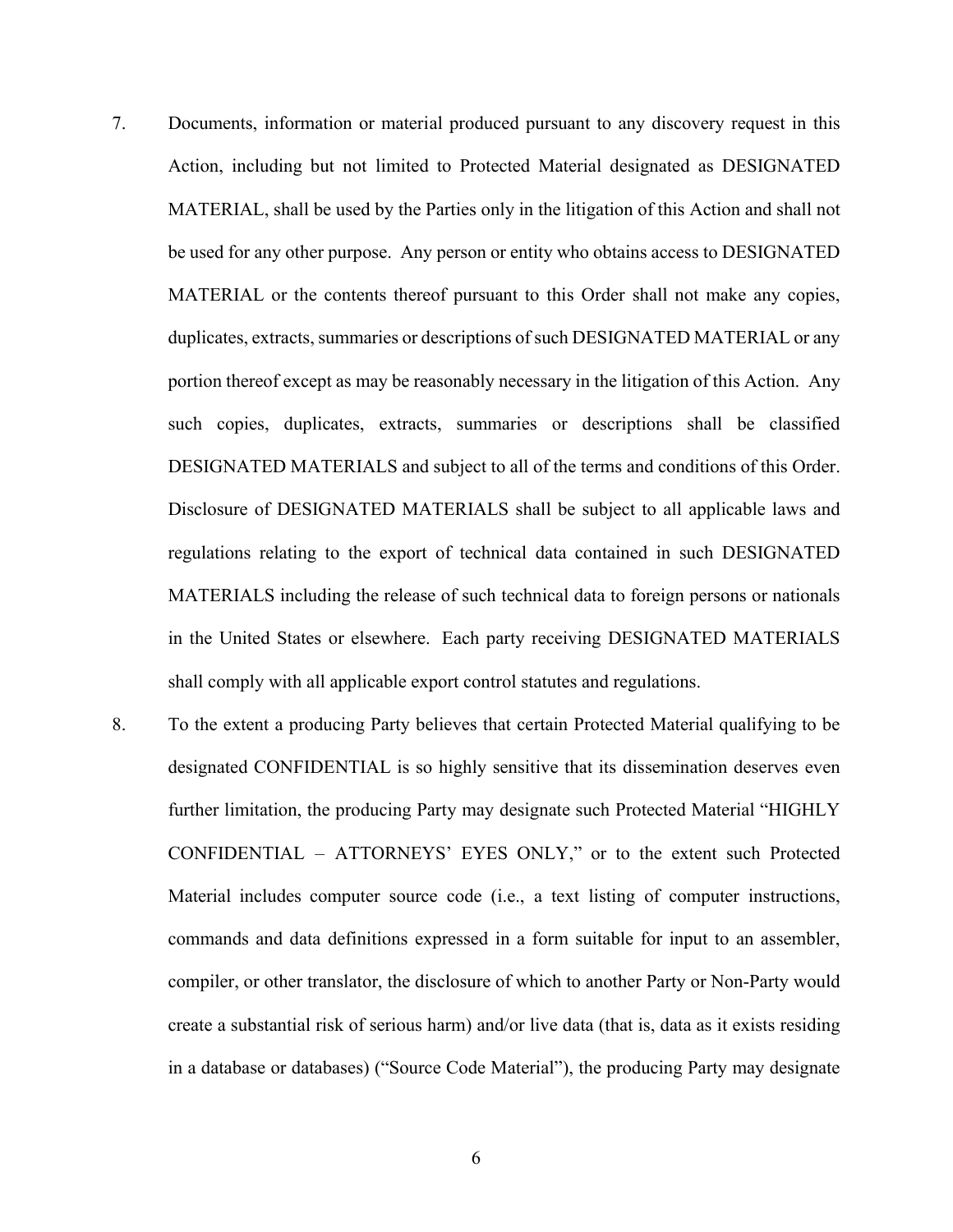such Protected Material as "HIGHLY CONFIDENTIAL – SOURCE CODE." "HIGHLY CONFIDENTIAL – ATTORNEYS' EYES ONLY" also includes any information that a Party or Non-Party reasonably believes to be subject to federal, state or foreign Data Protection Laws or other privacy obligations. Examples of such Data Protection Laws include, without limitation, The Gramm-Leach-Bliley Act, 15 U.S.C. § 6801 *et seq.* (financial information); The Health Insurance Portability and Accountability Act ("HIPAA") and the regulations thereunder, 45 CFR Part 160 and Subparts A and E of Part 164 (medical information); Regulation (EU) 2016/679 Of the European Parliament and of the Council of 27 April 2016 on the Protection of Natural Persons with Regard to the Processing of Personal Data and on the Free Movement of Such Data, also known as the General Data Protection Regulation ("GDPR").

- 9. For Protected Material designated "HIGHLY CONFIDENTIAL ATTORNEYS' EYES ONLY," access to, and disclosure of, such Protected Material shall be limited to individuals listed in paragraphs  $5(a)-(b)$  and  $5(e)-(g)$ .
- 10. For Protected Material designated "HIGHLY CONFIDENTIAL SOURCE CODE, the following additional restrictions apply:
	- (a) Access to a Party's Source Code Material shall be provided using three secure review computers provided by the producing Party, where the Source Code production applicable to each of the above-captioned cases is accessible from each review computer. If a Party's Source Code is provided on the review computers, each review computer shall be a "stand-alone" computer (that is, the computer may not be linked to any network, including a local area network ("LAN"), an intranet or the Internet). A display screen or monitor of a size of at least seventeen inches shall be provided by the producing Party for each review computer. Each review computer may be capable of temporarily storing electronic copies solely for the limited purposes permitted pursuant to paragraph 10(h) and (k) below. Each review computer shall, at the receiving Party's request and expense, and with the producing Party's approval that shall not be unreasonably withheld, include reasonable commercially available analysis tools (e.g., Notepad++) reasonably necessary for the type of Source Code Material. The receiving Party shall be responsible for providing tools or licenses to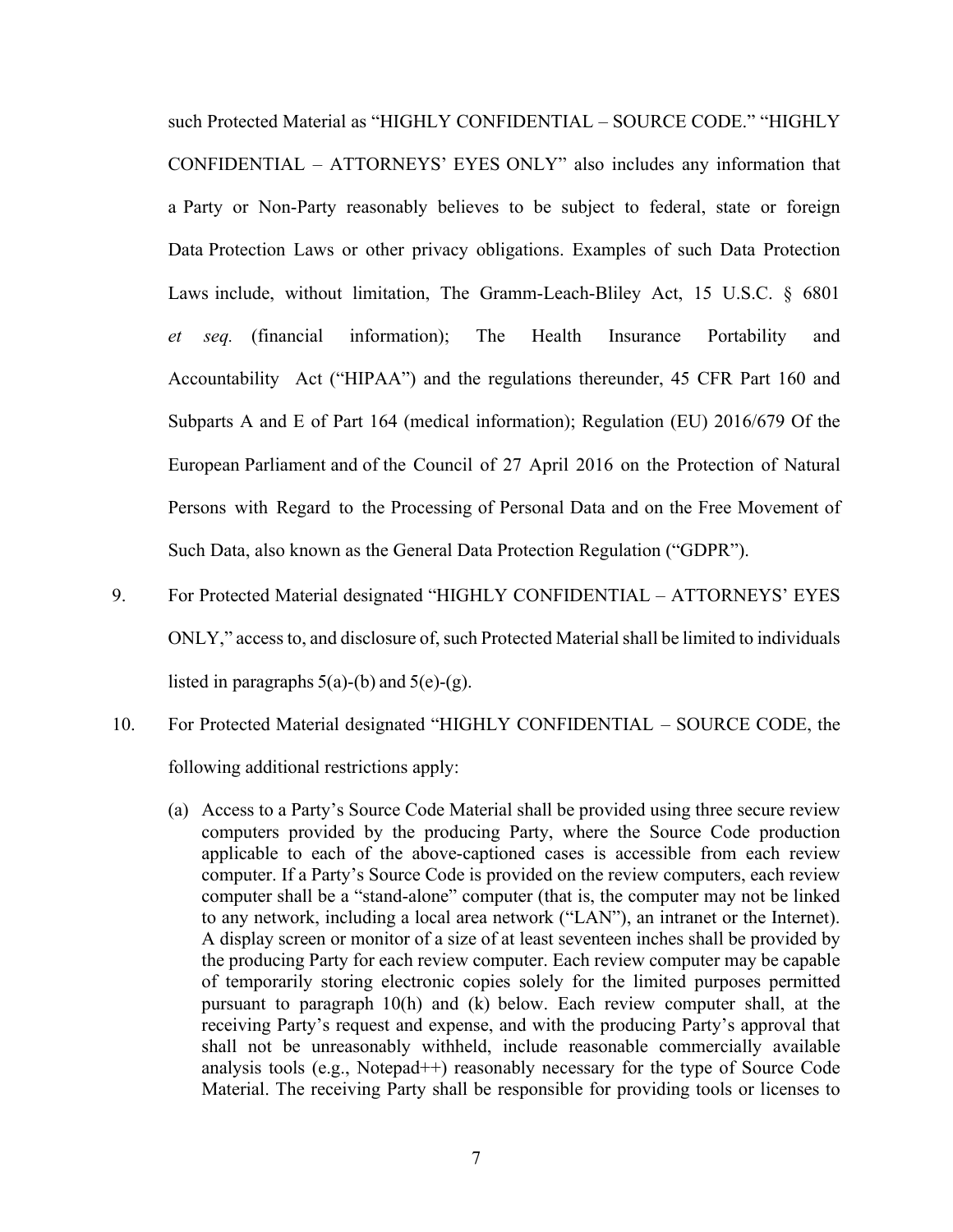tools that it wished to use so that the producing Party may install such tools on the stand-alone computers. Requests for installation of tools will be provided to the producing Party in a reasonable time. Except as provided in paragraph 10(k) below, the review computers produced by Microsoft will only be made available at the Austin offices of the law firm Fish & Richardson, or as otherwise agreed. If, due to a public health or other emergency, there arise federal, state, or local social distancing or travel restrictions, which would substantially hinder the source code review, the Parties shall meet and confer in good faith to discuss the feasibility of making the source code machines available in an alternative location that would allow source code review to occur while satisfying the reasonable interests of the producing Party in maintaining the security of its Source Code Material.

- (b) The receiving Party shall make reasonable efforts to restrict its requests for such access to the review computers to normal business hours for Fish & Richardson, where the code is hosted, which for purposes of this paragraph shall be 8:30 a.m. through 4:00 p.m. CST. However, upon reasonable notice from the receiving party, the producing Party shall make reasonable efforts to accommodate the receiving Party's request for access to the review computer outside of normal business hours. Requests for access shall be made ten (10) business-days' notice for the initial inspection of the Source Code Materials and three (3) business-days' notice for any subsequent inspection of the Source Code Materials.<sup>4</sup> Any single inspection may span multiple days based on the same notice. Requests for access shall include the information reasonably needed to access the building, including the names of the visitors and expected times of arrival. The Parties agree to cooperate in good faith such that maintaining the producing Party's Source Code Material at the offices of its outside counsel shall not unreasonably hinder the receiving Party's ability to efficiently and effectively conduct the prosecution or defense of this Action;
- (c) The producing Party shall provide the receiving Party with information explaining how to start, log on to, and operate the review computer in order to access the produced Source Code Material on the review computer. No recordable media, recordable devices, input/output devices, devices with Internet or network access, or other electronic devices capable of recording, copying, or transmitting the source code, including without limitation sound recorders, computers, cellular telephones, peripheral equipment, cameras, CDs, DVDs, or drives of any kind, shall be permitted in the source code reviewing room. The hosting facility for the producing Party shall provide a secure location to store personal electronic devices, such as cellular telephones, where they will be readily accessible to the reviewer outside the review room upon request. Nor shall the reviewing Party or its expert(s) attempt to circumvent the security of the review computer or confidentiality of the source code displayed;
- (d) The producing Party will produce Source Code Material in computer searchable format on the review computer as described above;

<sup>&</sup>lt;sup>4</sup> The parties recognize that the request for access for initial inspection of code has already been made and that additional requests shall require three (3) business-days' notice.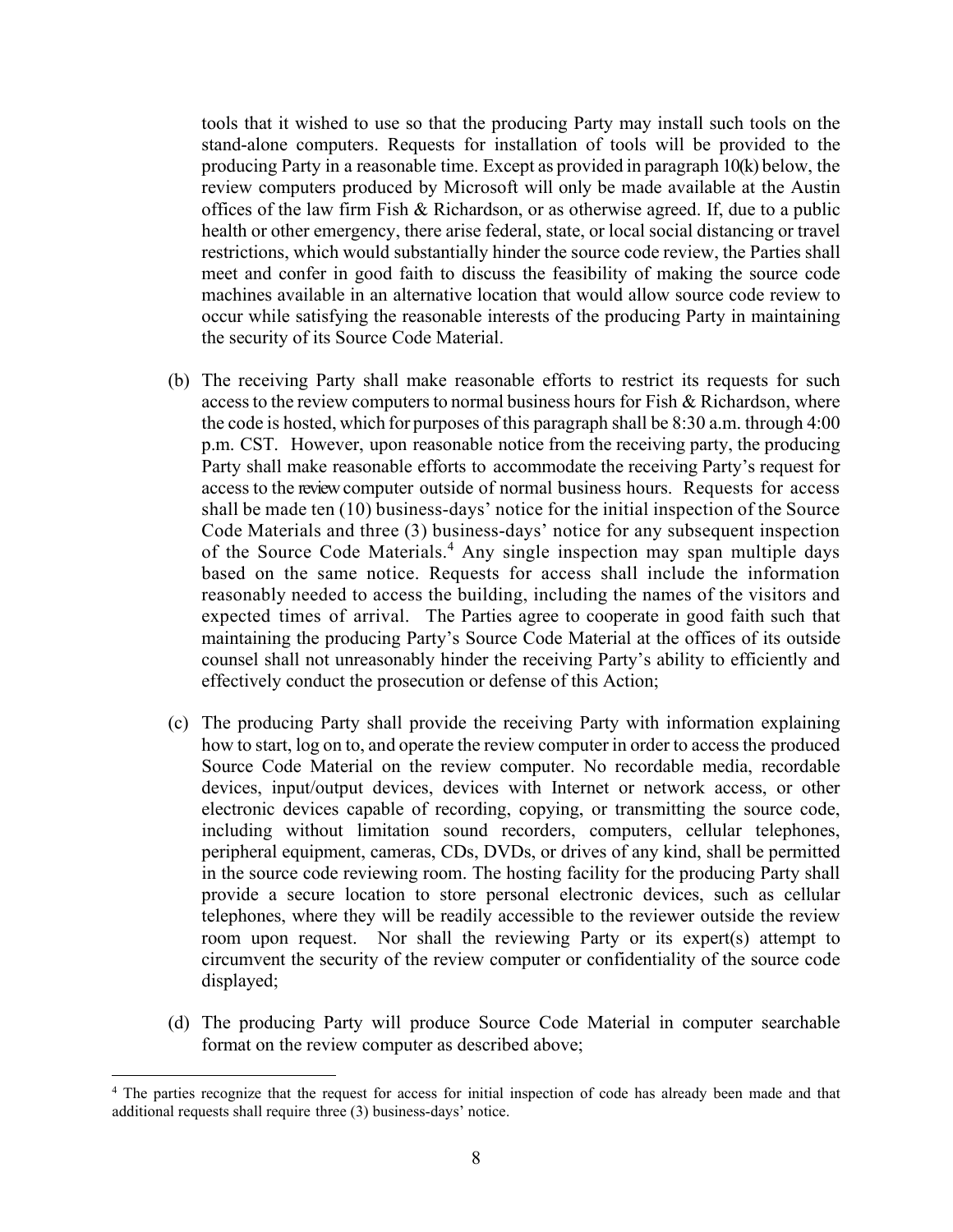- (e) Access to Protected Material designated "HIGHLY CONFIDENTIAL SOURCE CODE" shall be limited to outside counsel and up to three (3) outside consultants or experts<sup>5</sup> (*i.e.*, not existing employees or affiliates of a Party or an affiliate of a Party) retained for the purpose of this litigation and approved to access such Protected Materials pursuant to paragraph 5(e) above. A receiving Party may include reasonably limited excerpts of Source Code Material in a pleading, exhibit, expert report, discovery document, deposition transcript, other Court document, provided that the Source Code Documents are appropriately marked under this Order, restricted to those who are entitled to have access to them as specified herein, and, if filed with the Court, filed under seal in accordance with the Court's rules, procedures and orders;
- (f) To the extent portions of Source Code Material are quoted in a Source Code Document, either (1) the entire Source Code Document will be stamped and treated as "HIGHLY CONFIDENTIAL – SOURCE CODE" or (2) those pages containing quoted Source Code Material will be separately stamped and treated as "HIGHLY CONFIDENTIAL – SOURCE CODE";
- (g) Except as set forth in paragraph 10(k) below, no electronic copies of Source Code Material shall be made without prior written consent of the producing Party, except as necessary to create documents which, pursuant to the Court's rules, procedures and order, must be filed or served electronically;
- (h) In view of the current logistical circumstances related to the COVID-19 pandemic, the receiving Party will be provided with three (3) copies of printed Source Code Material, which shall be designated and clearly labeled "HIGHLY CONFIDENTIAL – SOURCE CODE." No person shall copy, email, transmit, upload, download, print, photograph or otherwise duplicate any portion of the designated Source Code Material, except as explicitly permitted herein. The receiving Party shall maintain a log of all such files that are printed." No person shall copy, email, transmit, upload, download, print, photograph or otherwise duplicate any portion of the designated Source Code Material, except as explicitly permitted herein. The receiving Party may request additional copies of printed Source Code Material to be sent to specific individuals who have read this Order and signed Appendix A for the purposes of this litigation and with a need for additional, simultaneous access to the printed Source Code Material, and such requests shall not be unreasonably denied by the producing Party. The requesting party may seek leave of Court to require additional copies if the requesting Party believes the other party has unreasonably denied such a request. The receiving Party shall maintain a log of all such files that are printed.

<sup>&</sup>lt;sup>5</sup> For the purposes of this paragraph, an outside consultant or expert is defined to include the outside consultant's or expert's staff and other support personnel, working at the direction of such outside consultant or expert, and as such, the disclosure to a consultant or expert's staff and other support persons shall count as a disclosure to a single consultant or expert. Each person working at the direction of such outside consultant or expert must sign the acknowledgement form attached as Appendix A.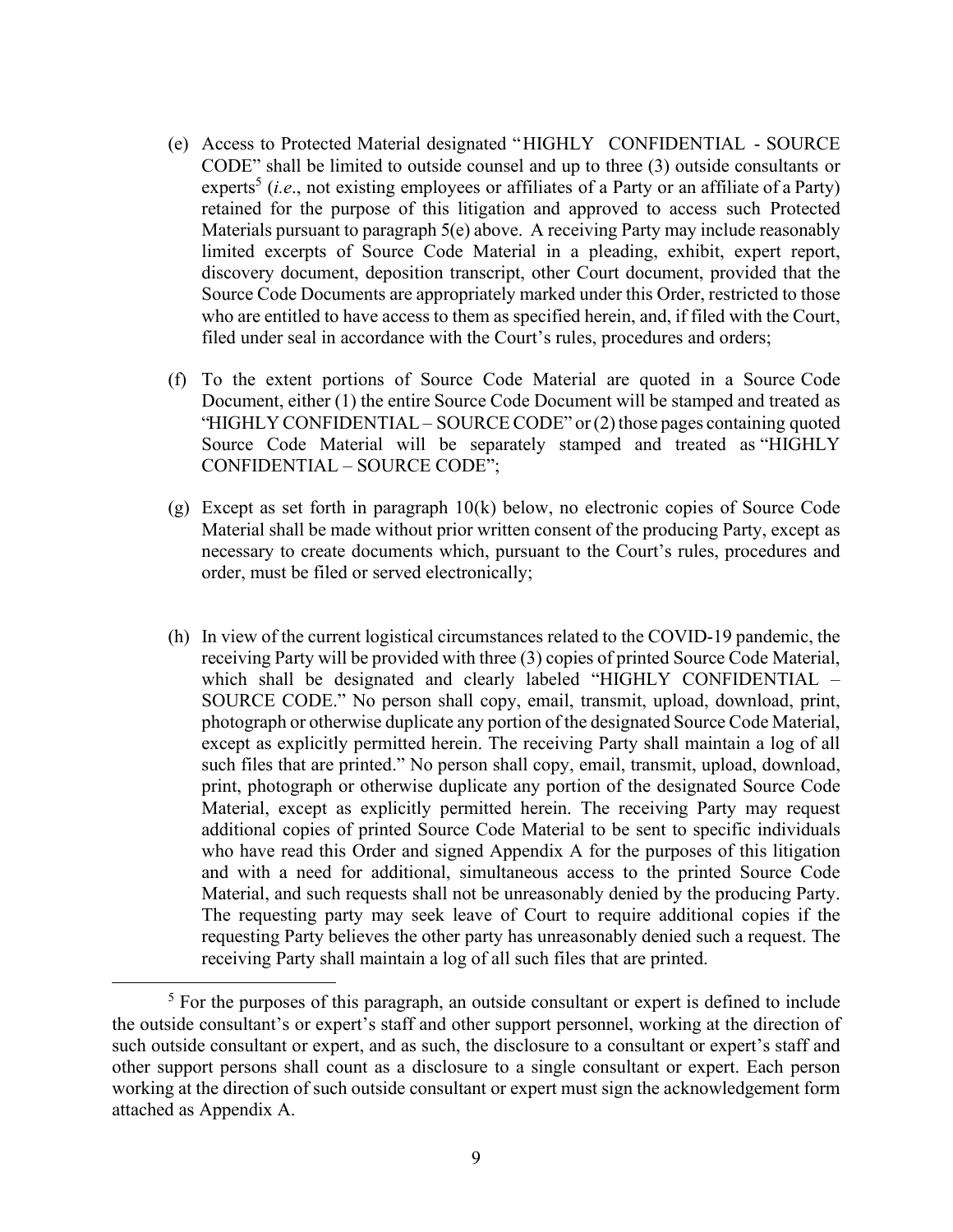The receiving Party shall not print more than 1000 pages for each software release. The receiving Party may request permission to print additional pages of Source Code. Such requests shall not be unreasonably denied by the producing Party. If at the time of inspection and requested printing, the producing Party objects to the printed portions as excessive and/or not done for a permitted purpose, the receiving Party shall not be provided with the print portions until such objection is resolved. In the event of an objection, the Parties shall meet and confer in good faith within one (1) business day of the objection and attempt to resolve the dispute on an informal basis. If the Parties are unable to resolve any objection, the receiving party may seek court intervention.

If during the course of a review the receiving Party has stored electronic print-outs of Source Code Material (for example a pdf file) on the review computer, the receiving Party may request the producing Party provide the receiving Party with a Bateslabeled and appropriately designated paper copy of the electronic print-outs to the Receiving Party within one (1) business day. The producing Party will not delete such stored electronic print-outs from the review computer.

- (i) Should such printouts or photocopies be transferred back to electronic media, such media shall be labeled "HIGHLY CONFIDENTIAL – SOURCE CODE" and shall continue to be treated as such;
- (j) If the receiving Party's outside counsel, consultants, or experts obtain printouts or photocopies of Source Code Material, the receiving Party shall ensure that such outside counsel, consultants, or experts at all times keep the printouts or photocopies in a secured container in a locked area in the offices within the United States of such outside counsel, consultants, or expert, except when actively reviewing those printouts or photocopies. Paper copies of Source Code Material may not be copied and may not be removed from a secured container or location unless in a secured, private area. The receiving Party may also temporarily keep the printouts or photocopies at: (i) the Court for any proceedings(s) relating to the Source Code Material, for the dates associated with the proceeding(s); (ii) the sites where any deposition(s) relating to the Source Code Material are taken, for the dates associated with the deposition(s); and (iii) any intermediate location reasonably necessary to transport the printouts or photocopies (*e.g*., a secure location within a hotel prior to a Court proceeding or deposition); and
- (k) A producing Party's Source Code Material may only be transported by the receiving Party at the direction of a person authorized under paragraph 10(e) above to another person authorized under paragraph 10(e) above, on paper via hand carry, Federal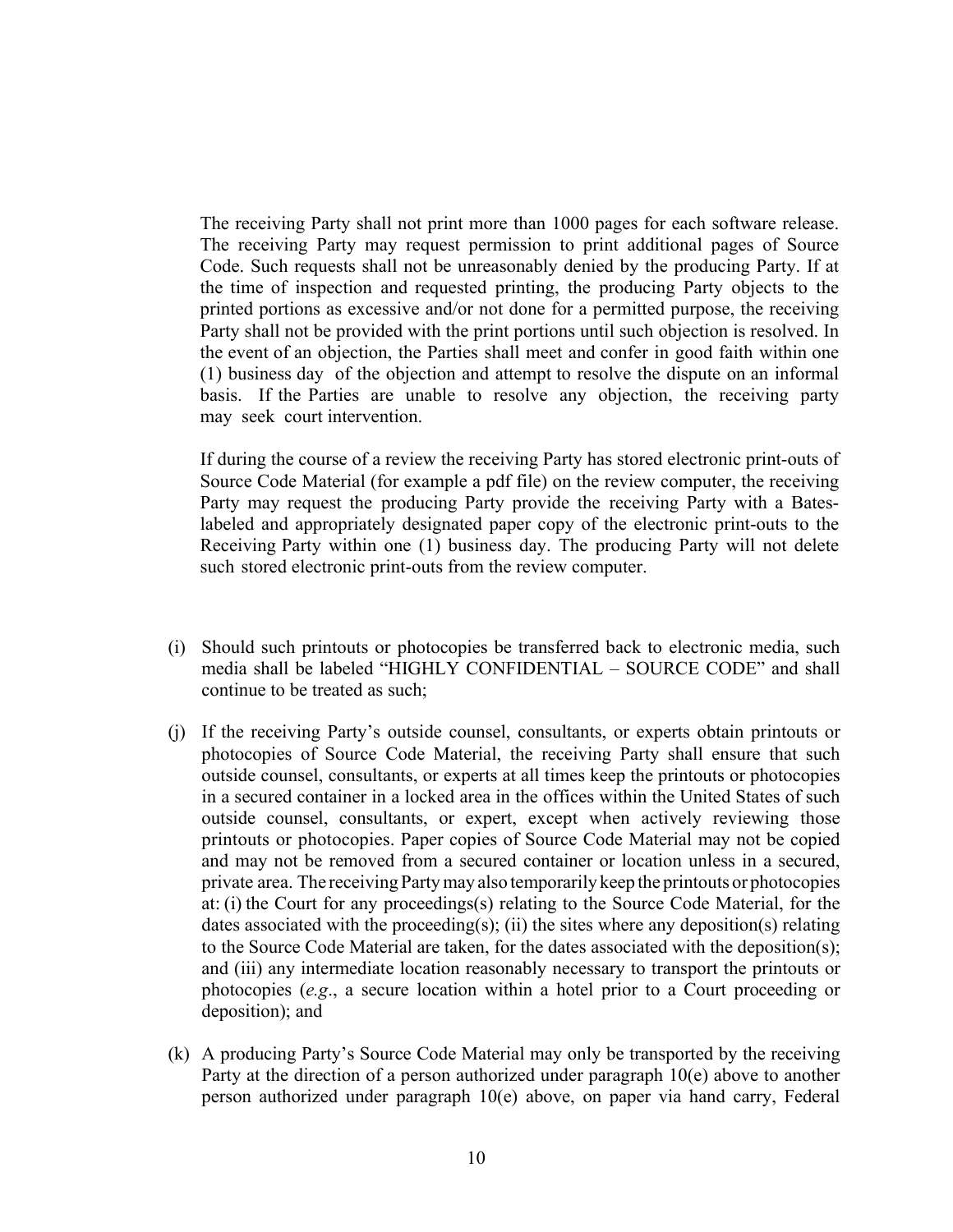Express or other similarly reliable and insured courier. Source Code Material may not be transported or transmitted electronically over a network of any kind, including a LAN, an intranet, or the Internet. Source Code Material may only be transported electronically for the purpose of Court proceeding(s) or deposition(s) as set forth herein and is at all times subject to the transport restrictions set forth herein. For those purposes only, the Source Code Materials may be stored on a stand-alone computer.

- (l) The producing Party may visually monitor the activities of the receiving Party's representatives during any source code review subject to such monitoring activities being free from any interference that impedes or hinders the representatives' source code review, and only to the extent to ensure that there is no unauthorized recording, copying, or transmission of the producing Party's Source Code. For example, the producing Party may visually monitor while standing outside of a glass wall of a conference room. For the sake of clarity, the producing Party will refrain from any active monitoring activities that reveal Attorney Work Product (*e.g.*, viewing the source code review notes, monitoring the contents of the review computer's screen during the review, or listening to conversation of the source code reviewer); such monitoring activities will not be considered to be reasonable.
- (m) Copies of Source Code Material that are marked as deposition exhibits shall not be provided to the court reporter or attached to deposition transcripts; rather, the deposition record will identify the exhibit by its production numbers. Except as provided in this paragraph, absent express written permission from the producing Party, the receiving Party may not create electronic images, or any other images, or make electronic copies, of the Source Code Material from any paper copy of Source Code Material for use in any manner. Where the producing Party has provided the express written permission required under this provision for a receiving Party to create electronic copies of Source Code Material, and if the producing Party requests it, the receiving Party shall maintain a log of all such electronic copies of any portion of Source Code in its possession or in the possession of its retained consultants, including the names of the reviewers and/or recipients of any such electronic copies, and the locations and manner in which the electronic copies are stored. Additionally, any such electronic copies must be labeled "HIGHLY CONFIDENTIAL – SOURCE CODE" as provided for in this Order. The Parties agree to negotiate additional procedures that will govern the use of Source Code Material in remote depositions, if necessary.
- 11. Any attorney representing a Party, whether in-house or outside counsel, and any person associated with a Party and permitted to receive the other Party's Protected Material that is designated "HIGHLY CONFIDENTIAL – ATTORNEYS' EYES ONLY" and/or " HIGHLY CONFIDENTIAL – SOURCE CODE" and directed to technical information relevant to the case, but excluding financial data or non-technical business information (collectively "HIGHLY SENSITIVE MATERIAL"), who obtains, receives, or otherwise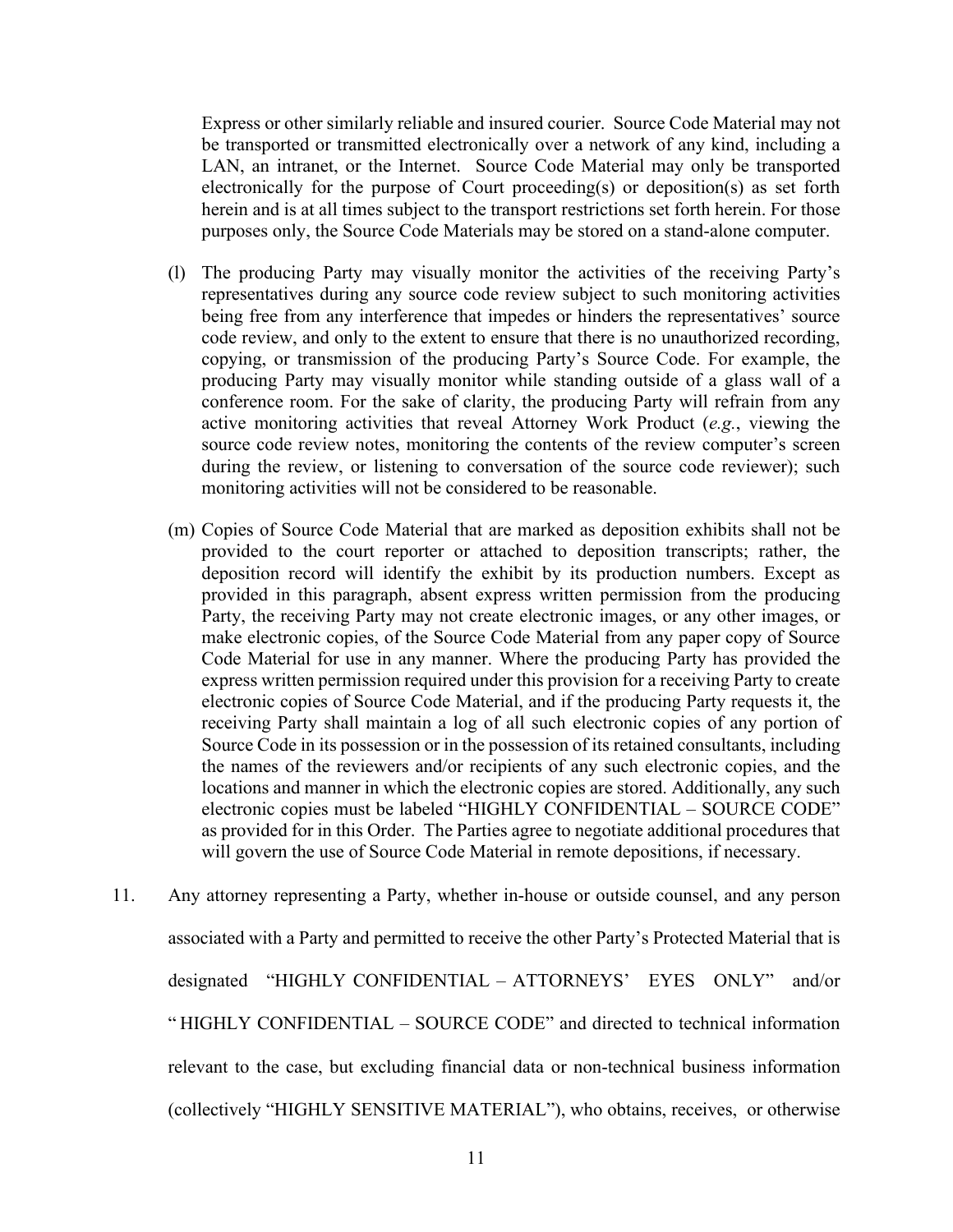learns, in whole or in part, the other Party's HIGHLY SENSITIVE MATERIAL under this Order shall not prepare, prosecute, supervise, or assist in the preparation or prosecution of any patent application pertaining to the field of the invention of the patents-in-suit on behalf of the receiving Party or its acquirer, successor, predecessor, or other affiliate during the pendency of this Action and for one year after its conclusion, including any appeals or two years after such person last reviewed the HIGHLY SENSITIVE TECHNICAL MATERIAL, whichever is earlier. These prohibitions shall not preclude Plaintiff's litigation counsel from participating in any inter partes review, CBM, or post-grant review proceedings, provided there is no attempt to amend any claims in the proceedings by any counsel for patent owner during the course of the proceedings. To ensure compliance with the purpose of this provision, each Party shall create an "Ethical Wall" between those persons with access to HIGHLY SENSITIVE MATERIAL and any individuals who, on behalf of the Party or its acquirer, successor, predecessor, or other affiliate, prepare, prosecute, supervise or assist in the preparation or prosecution of any patent application pertaining to the field of invention of the patent-insuit.

12. If a Party is served with a subpoena or a court order issued in other litigation that compels disclosure of any information or items designated in this Action as "CONFIDENTIAL," "HIGHLY CONFIDENTIAL – ATTORNEYS' EYES ONLY," or "HIGHLY CONFIDENTIAL – SOURCE CODE," that Party must:(a) promptly notify in writing the designating Party. Such notification shall include a copy of the subpoena or court order if allowed under applicable protective orders in the other litigation;(b) promptly notify in

12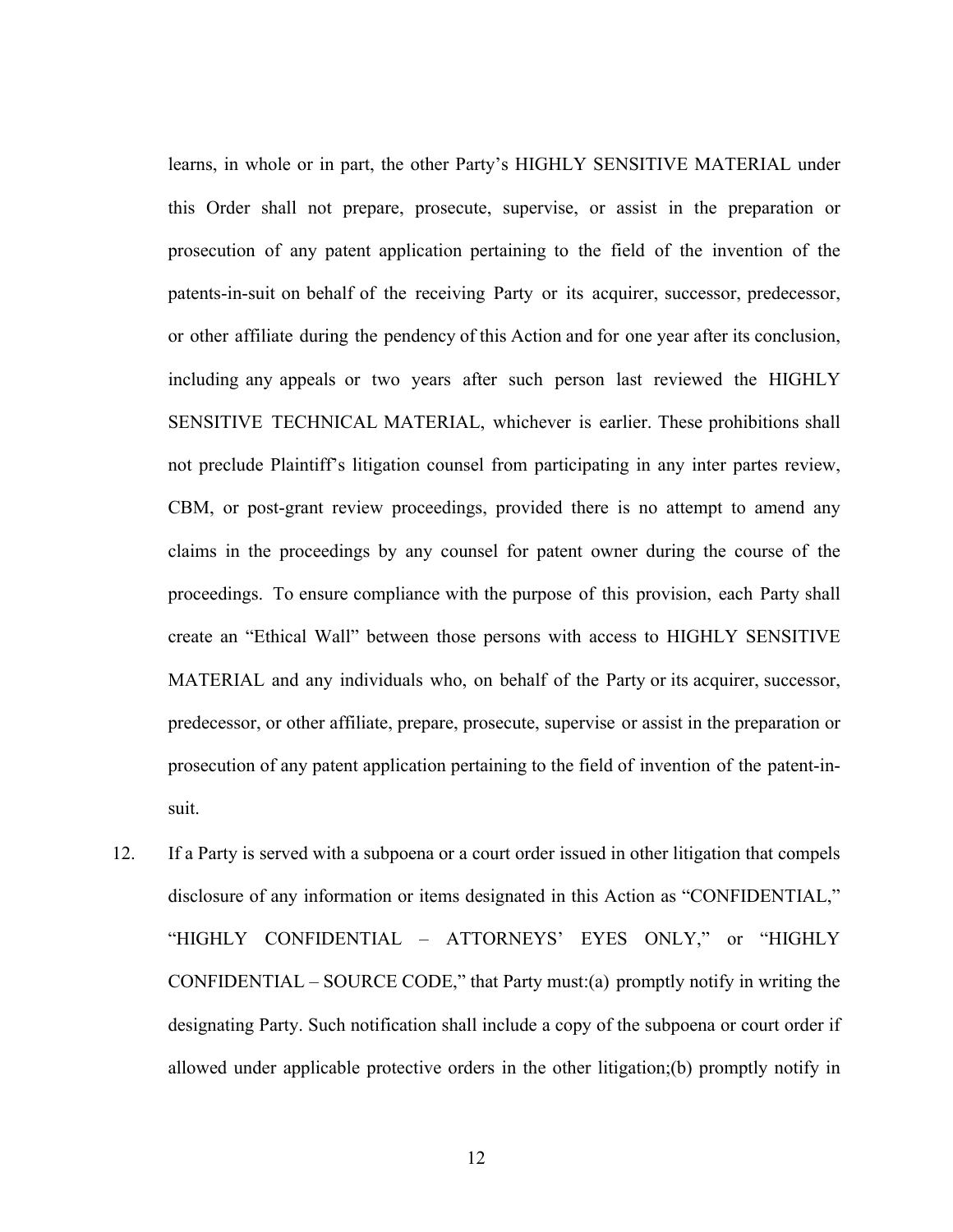writing the party who caused the subpoena or order to issue in the other litigation that some or all of the material covered by the subpoena or order is subject to this Protective Order. Such notification shall include a copy of this Order. If the designating Party timely seeks a protective order, the Party served with the subpoena or court order shall not produce any information designated in this Action as "CONFIDENTIAL," "HIGHLY CONFIDENTIAL – ATTORNEYS' EYES ONLY," or "HIGHLY CONFIDENTIAL – SOURCE CODE" before a determination by the court from which the subpoena or order issued, unless the Party has obtained the designating Party's permission. The designating Party shall bear the burden and expense of seeking protection in that court of its confidential material – and nothing in these provisions should be construed as authorizing or encouraging a receiving Party in this Action to disobey a lawful directive from another court.

- 13. In the event that a Party is required, by a valid discovery request, to produce a Non-Party's confidential information in its possession, and the Party is subject to an agreement with the Non-Party not to produce the Non-Party's confidential information, then the Party shall:
	- 1. promptly notify in writing the Requesting Party and the Non-Party simultaneously that some or all of the information requested is subject to a confidentiality agreement with a Non-Party;

2. promptly provide the Non-Party with a copy of this Order, the relevant discovery request(s), and a reasonably specific description of the information requested; and

3. make the information requested available for inspection by the Non-Party. If the Non-Party fails to object and seek a protective order from this court within 14 calendar

13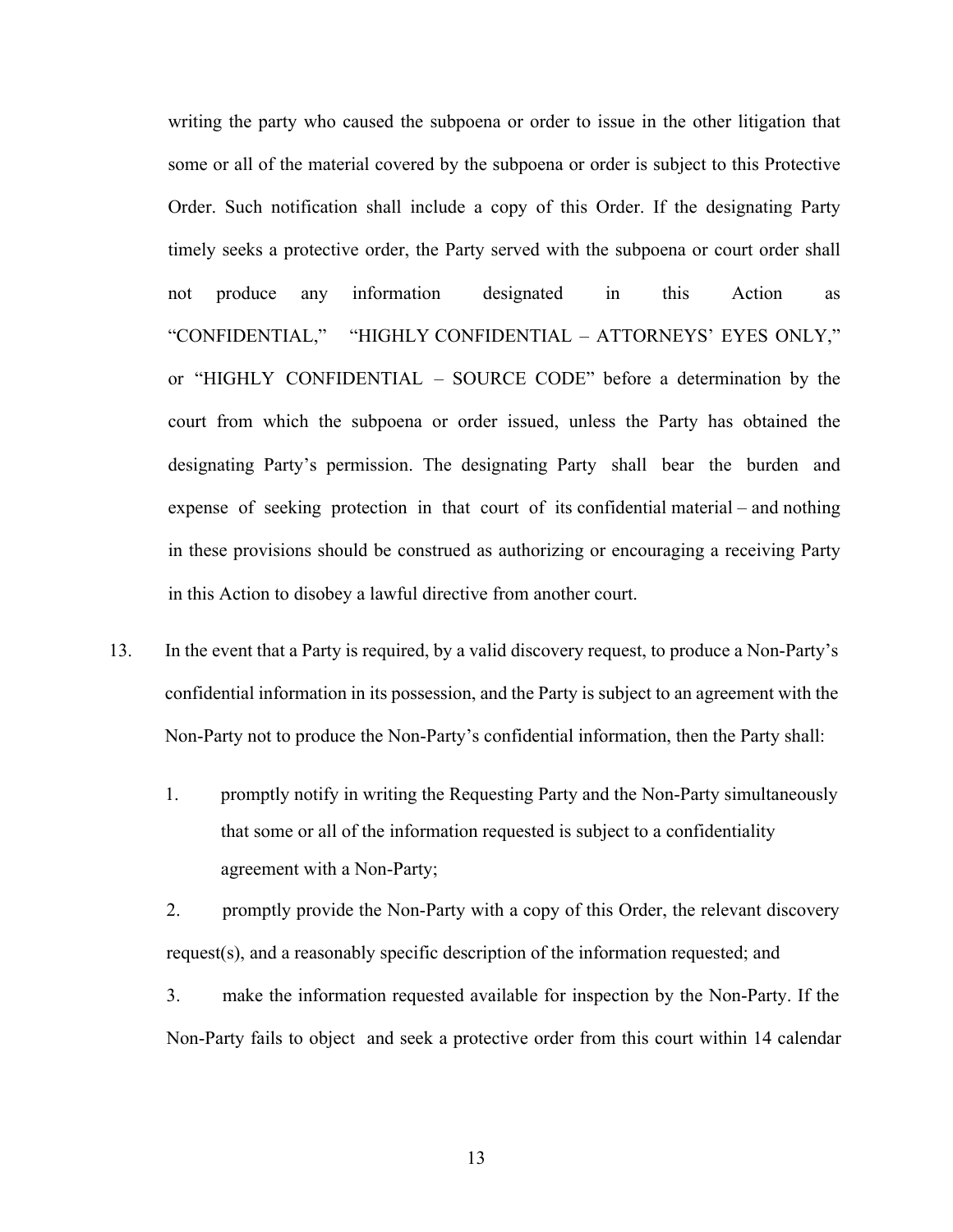days of receiving the notice and accompanying information, the Party shall produce the Non-Party's confidential information responsive to the discovery request. If the Party maintains it cannot produce the Non-Party's confidential information even after the notice and accompanying information have been provided, the Party may prepare a joint motion in which the Party and the Requesting Party ask that the court order expedited production of the Non-Party's confidential information in response to the discovery request. If the Non-Party timely seeks a protective order, the Party shall not produce any information in its possession or control that is subject to the confidentiality agreement with the Non-Party before a determination by the court. Absent a court order to the contrary, the Non-Party shall bear the burden and expense of seeking protection in this court of its Protected Material.

14. Nothing in this Order shall require production of documents, information or other material that a Party contends is protected from disclosure by the attorney-client privilege, the work product doctrine, or any other privilege, doctrine, or immunity. If documents, information or other material subject to a claim of attorney-client privilege, work product doctrine, or other privilege, doctrine, or immunity is inadvertently or unintentionally produced, such production shall in no way prejudice or otherwise constitute a waiver of, or estoppel as to, any such privilege, doctrine, or immunity. Any Party that inadvertently or unintentionally produces documents, information or other material it reasonably believes are protected under the attorney-client privilege, work product doctrine, or any other privilege, doctrine, or immunity may obtain the return of such documents, information or other material by promptly notifying the recipient(s), in writing or via on-the-record request, and providing a privilege log for the inadvertently or unintentionally produced documents, information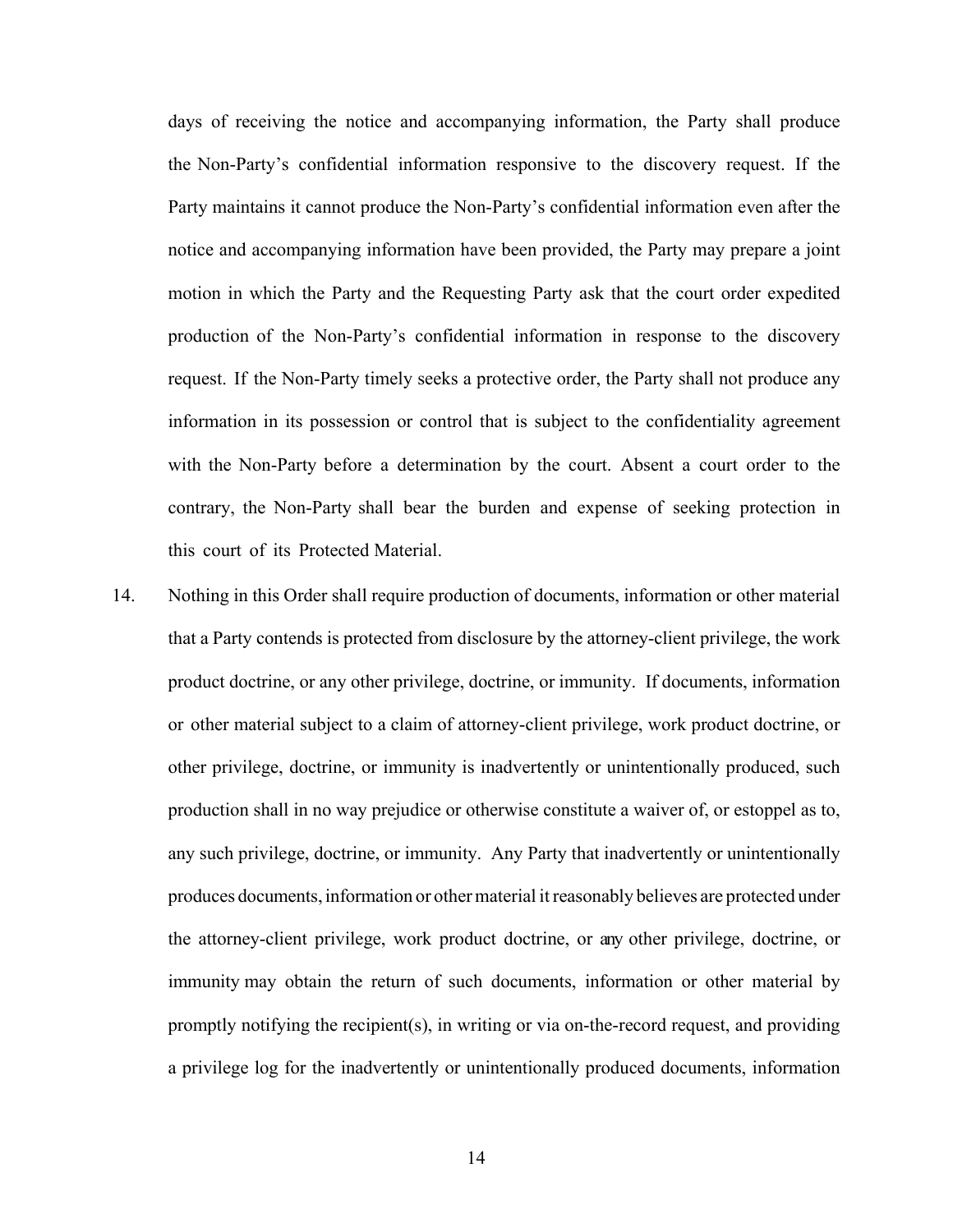or other material. The recipient(s) shall gather and return all copies of such documents, information or other material to the producing Party, except for any pages containing privileged or otherwise protected markings by the recipient(s), which pages shall instead be destroyed and certified as such to the producing Party. After notice is provided, no use shall be made of such material during deposition or at trial, or for any other purpose or in any other manner, nor shall such material be shown to anyone except as necessary to facilitate the return or destruction of such documents or information. If any such inadvertently produced material has been used in any other document generated in connection with the Action, including deposition transcripts, exhibits, and court filings, to the extent reasonably possible, the material shall be expunged or destroyed. The producing Party shall include the documents in a privilege log identifying such inadvertently produced or disclosed documents. The receiving Party may move the Court for an order compelling production of any inadvertently produced or disclosed privileged documents or information, but the motion shall not assert as a ground for production the fact of the inadvertent production or disclosure, nor shall the motion disclose or otherwise use the content of the inadvertently produced document or information (beyond any information appearing on the above-referenced privilege log) in any way in connection with any such motion. Nothing herein is intended to alter any attorney's obligation to abide by any applicable rules of professional responsibility relating to the inadvertent disclosure of privileged information. To the extent that a receiving Party receives information or items from a producing Party that the receiving Party believes may have been inadvertently disclosed, the receiving Party shall inform the producing Party and suspend review of such information or items for five (5) business days subject to the producing Party's response.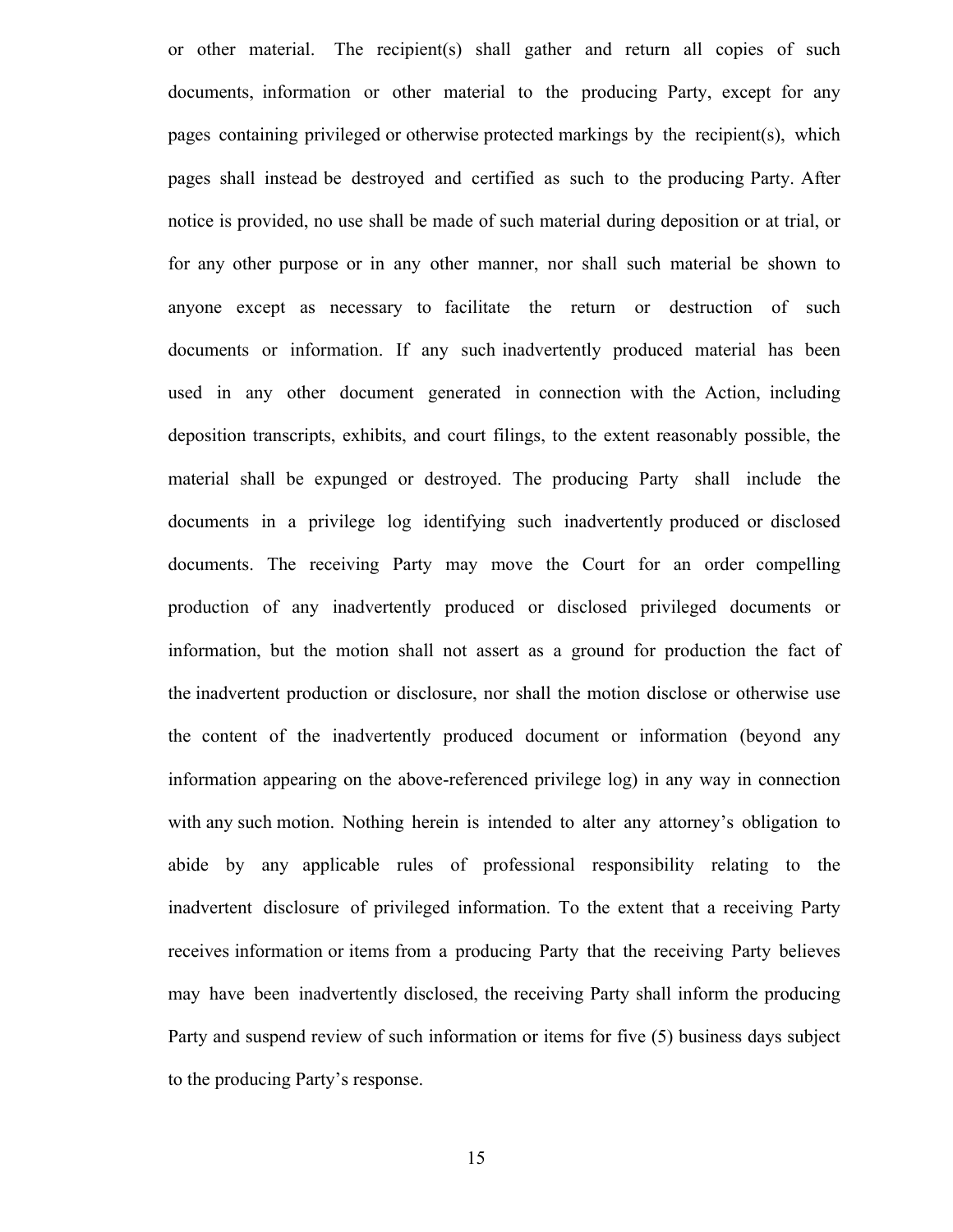- 15. There shall be no disclosure of any DESIGNATED MATERIAL by any person authorized to have access thereto to any person who is not authorized for such access under this Order. The Parties are hereby ORDERED to safeguard all such documents, information and material to protect against disclosure to any unauthorized persons or entities.
- 16. Nothing contained herein shall be construed to prejudice any Party's right to use any DESIGNATED MATERIAL in taking testimony at any deposition or a hearing provided that the DESIGNATED MATERIAL is only disclosed to a person(s) who is: (i) eligible to have access to the DESIGNATED MATERIAL by virtue of his or her employment with the designating party, (ii) identified in the DESIGNATED MATERIAL as an author, addressee, or copy recipient of such information, (iii) although not identified as an author, addressee, or copy recipient of such DESIGNATED MATERIAL, has, in the ordinary course of business, seen such DESIGNATED MATERIAL, (iv) a current or former officer, director or employee of the producing Party or a current or former officer, director or employee of a company affiliated with the producing Party; (v) counsel for a Party, including outside counsel and in-house counsel (subject to paragraph 9 of this Order); (vi) an independent contractor, consultant, and/or expert retained for the purpose of this litigation; (vii) court reporters and videographers; (viii) the Court; or (ix) other persons entitled hereunder to access to DESIGNATED MATERIAL. DESIGNATED MATERIAL shall not be disclosed to any other persons unless prior authorization is obtained from counsel representing the producing Party or from the Court.
- 17. Parties may, at the deposition or hearing or within thirty (30) days after receipt of a deposition or hearing transcript, designate the deposition or hearing transcript or any portion thereof as "CONFIDENTIAL," "HIGHLY CONFIDENTIAL - ATTORNEYS' EYES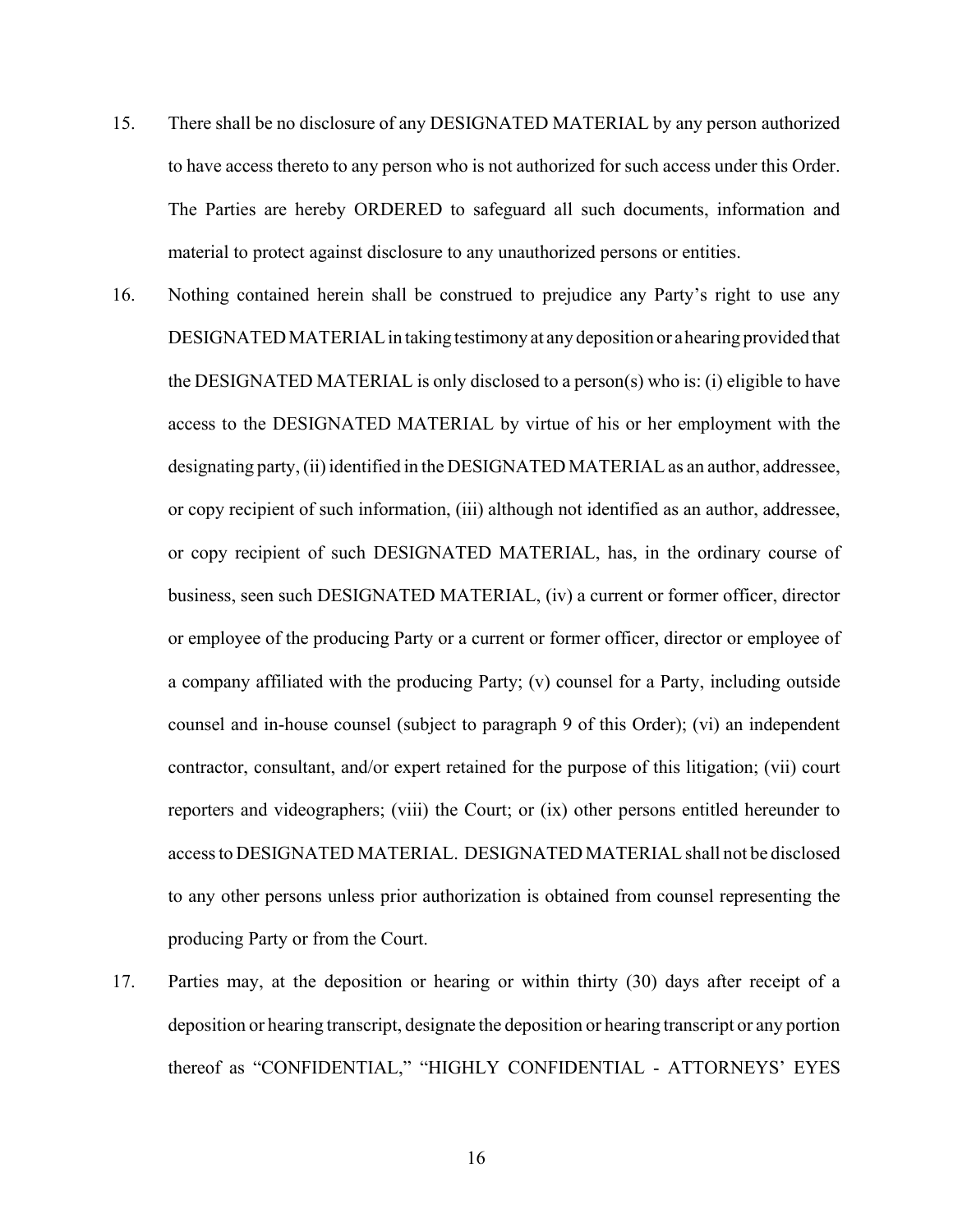ONLY," or "HIGHLY CONFIDENTIAL - SOURCE CODE" pursuant to this Order. Access to the deposition or hearing transcript so designated shall be limited in accordance with the terms of this Order. Until expiration of the 30-day period, the entire deposition or hearing transcript shall be treated as confidential.

- 18. Any DESIGNATED MATERIAL that is filed with the Court shall be filed under seal and shall remain under seal until further order of the Court. The filing party shall be responsible for informing the Clerk of the Court that the filing should be sealed and for placing the legend "FILED UNDER SEAL PURSUANT TO PROTECTIVE ORDER" above the caption and conspicuously on each page of the filing. Exhibits to a filing shall conform to the labeling requirements set forth in this Order. If a pretrial pleading filed with the Court, or an exhibit thereto, discloses or relies on confidential documents, information or material, such confidential portions shall be redacted to the extent necessary and the pleading or exhibit filed publicly with the Court.
- 19. The Order applies to pretrial discovery. Nothing in this Order shall be deemed to prevent the Parties from introducing any DESIGNATED MATERIAL into evidence at the trial of this Action, or from using any information contained in DESIGNATED MATERIAL at the trial of this Action, subject to any pretrial order issued by this Court.
- 20. A Party may request in writing to the other Party that the designation given to any DESIGNATED MATERIAL be modified or withdrawn. If the designating Party does not agree to redesignation within ten (10) days of receipt of the written request, the requesting Party may apply to the Court for relief. Upon any such application to the Court, the burden shall be on the designating Party to show why its classification is proper. Such application shall be treated procedurally as a motion to compel pursuant to Federal Rules of Civil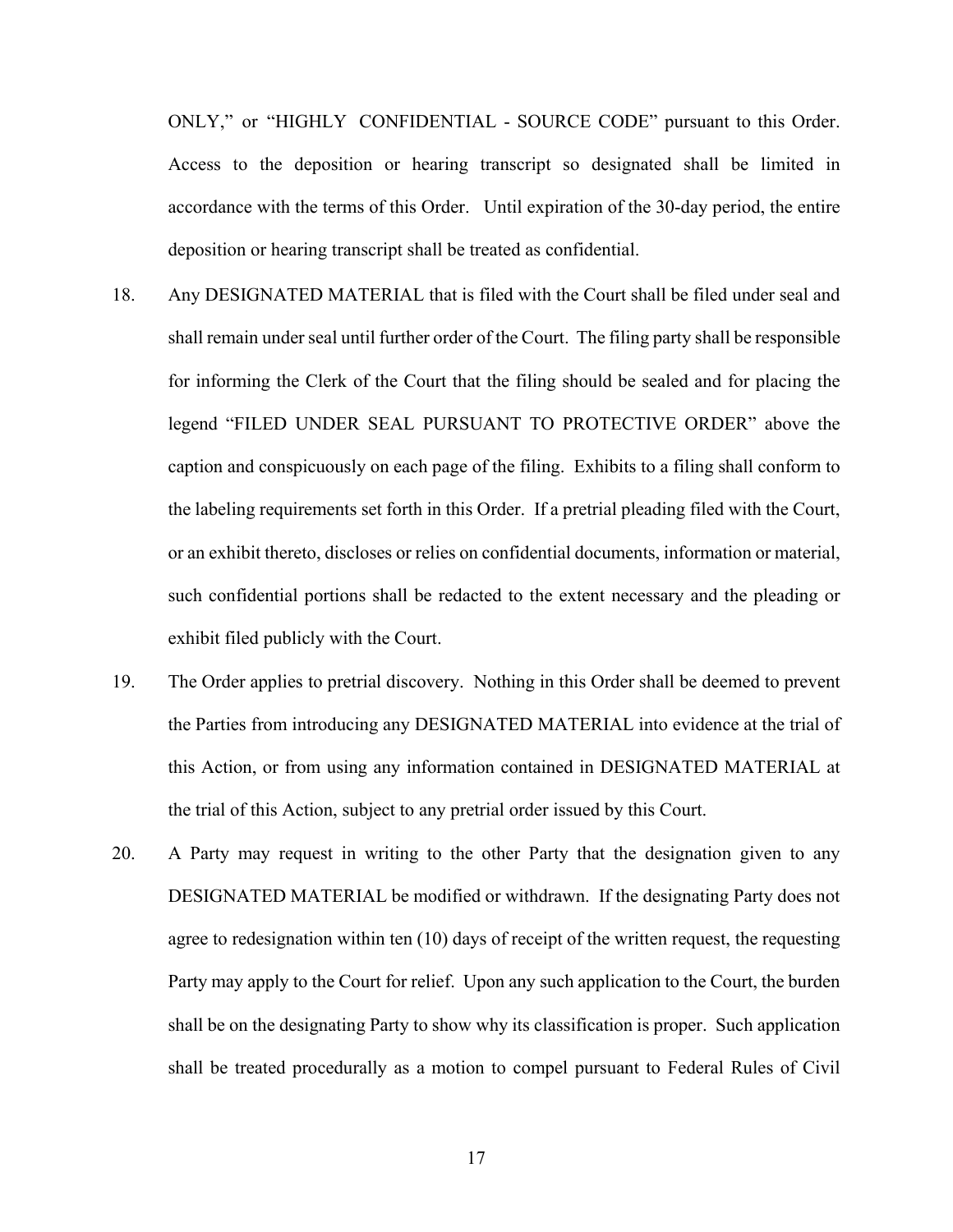Procedure 37, subject to the Rule's provisions relating to sanctions. In making such application, the requirements of the Federal Rules of Civil Procedure and the Local Rules of the Court shall be met. Pending the Court's determination of the application, the designation of the designating Party shall be maintained.

- 21. Each outside consultant or expert to whom DESIGNATED MATERIAL is disclosed in accordance with the terms of this Order shall be advised by counsel of the terms of this Order, shall be informed that he or she is subject to the terms and conditions of this Order, and shall sign an acknowledgment that he or she has received a copy of, has read, and has agreed to be bound by this Order. A copy of the acknowledgment form is attached as Appendix A.
- 22. To the extent that any discovery is taken of persons who are not Parties to this Action ("Third Parties" or "Non-Parties") and in the event that such Third Parties contended the discovery sought involves trade secrets, confidential business information, or other proprietary information, then such Third Parties may agree to be bound by this Order.
- 23. To the extent that discovery or testimony is taken of Third Parties, the Third Parties may designate as "CONFIDENTIAL," "HIGHLY CONFIDENTIAL - ATTORNEYS' EYES ONLY," or "HIGHLY CONFIDENTIAL – SOURCE CODE" any documents, information or other material, in whole or in part, produced or given by such Third Parties. The Third Parties shall have ten (10) days after production of such documents, information or other materials to make such a designation. Until that time period lapses or until such a designation has been made, whichever occurs sooner, all documents, information or other material so produced or given shall be treated as "CONFIDENTIAL" in accordance with this Order.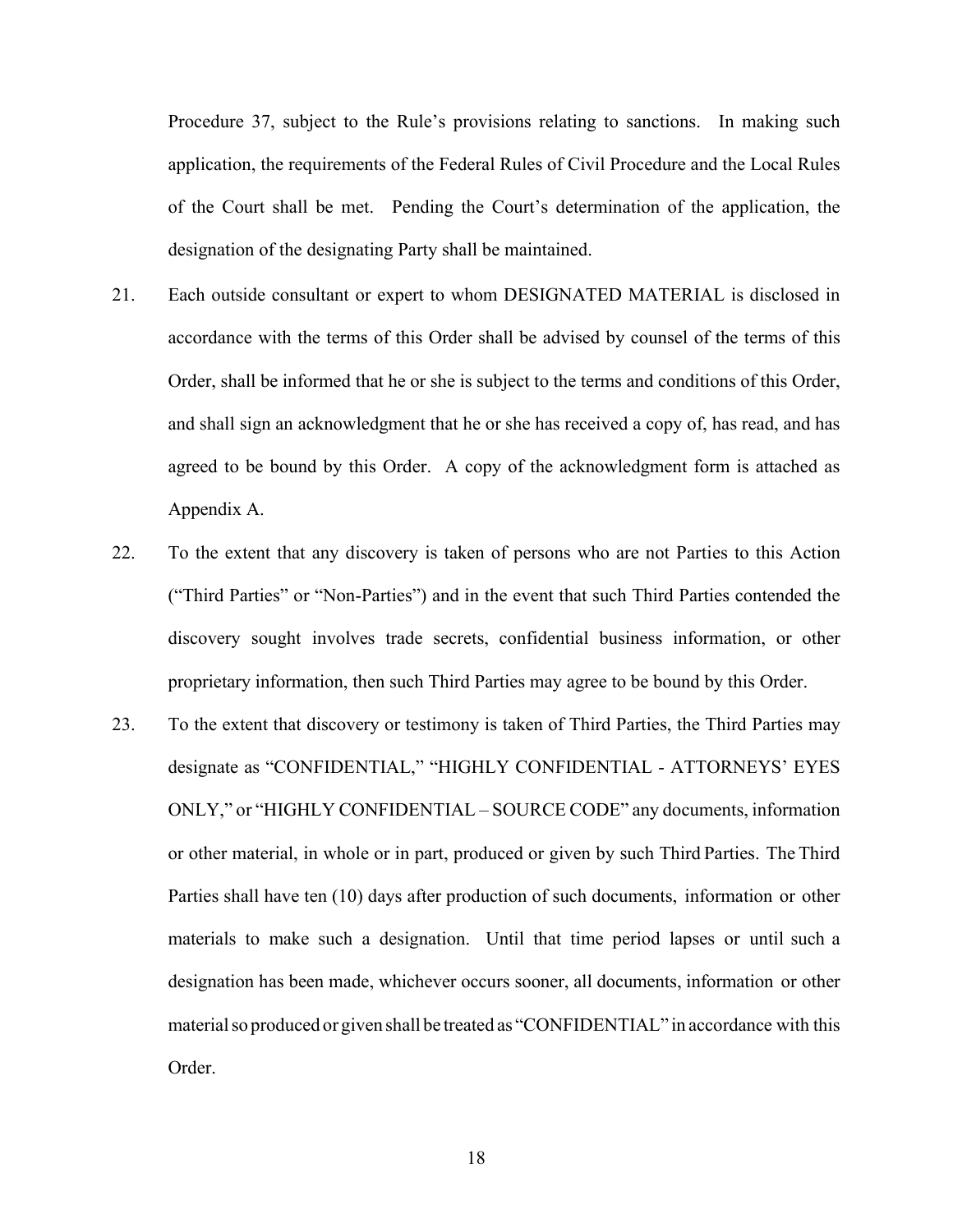- 24. Even after final disposition of this litigation, the confidentiality obligations imposed by this Order shall remain in effect until the designating Party agrees otherwise in writing or a court order otherwise directs. Final disposition shall be deemed to be the later of (1) dismissal of all claims and defenses in this Action, with or without prejudice; and (2) final judgment herein after the completion and exhaustion of all appeals, rehearings, remands, trials, or reviews of this Action, including the time limits for filing any motions or applications for extension of time pursuant to applicable law. Within thirty (30) days of final disposition of this Action, including any appeals, all DESIGNATED MATERIAL, including all copies, duplicates, abstracts, indexes, summaries, descriptions, and excerpts or extracts thereof (excluding excerpts or extracts incorporated into any privileged memoranda of the Parties and materials which have been admitted into evidence in this Action), shall at the producing Party's election either be returned to the producing Party or be destroyed. The receiving Party shall verify the return or destruction by affidavit furnished to the producing Party, upon the producing Party's request. Nothing in this order requires a Party to destroy any information it is required by law to retain. The Parties shall not be required to delete information that may reside on electronic disaster recovery systems that are overwritten in the normal course of business, or information that may reside in electronic files which are not reasonably accessible. However, the Parties and their counsel shall not retrieve, access, nor use any DESIGNATED MATERIAL from said electronic disaster recovery systems or other not-reasonably accessible data sources after the conclusion of the matter.
- 25. The failure to designate documents, information or material in accordance with this Order and the failure to object to a designation at a given time shall not preclude the filing of a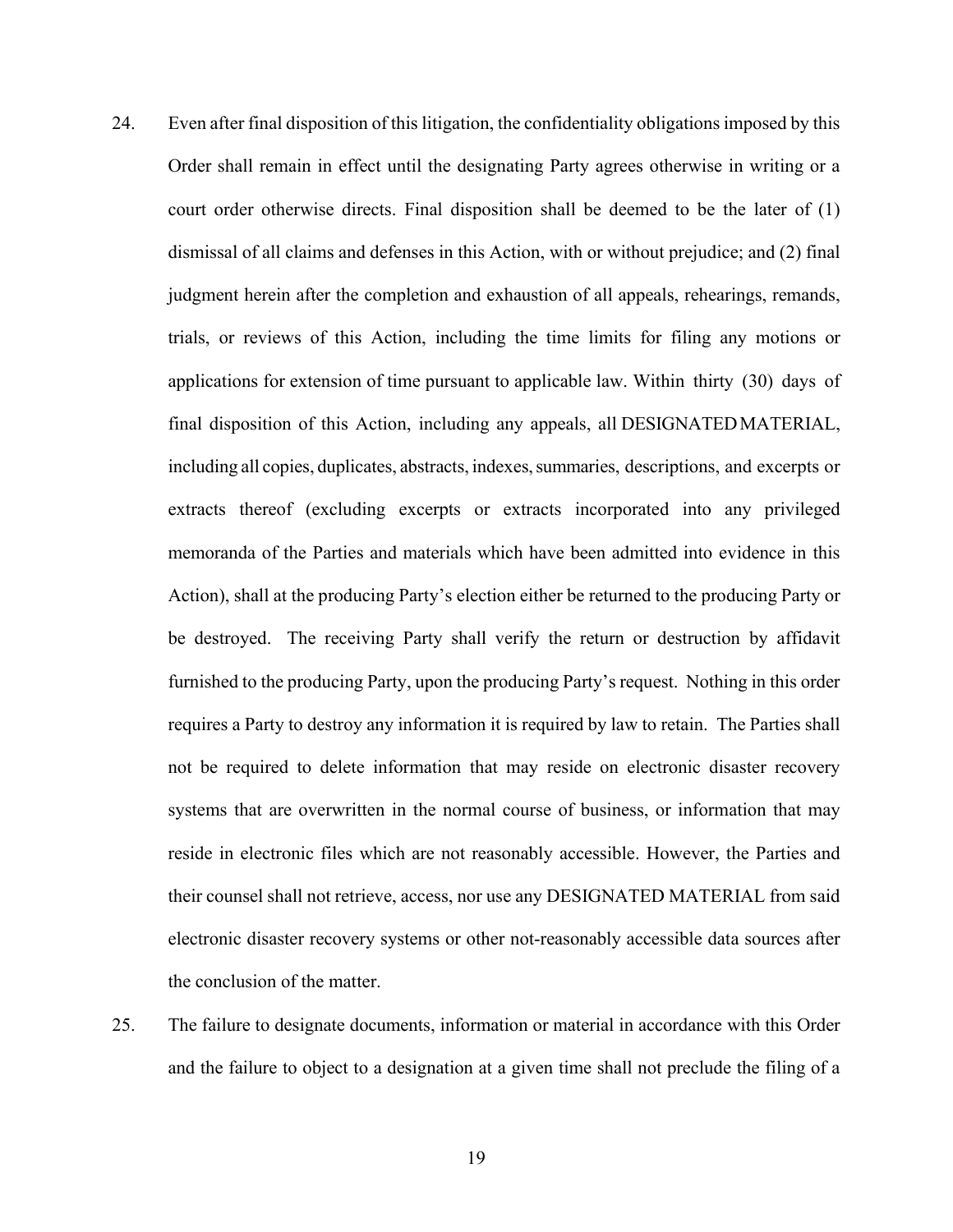motion at a later date seeking to impose such designation or challenging the propriety thereof. The entry of this Order and/or the production of documents, information and material hereunder shall in no way constitute a waiver of any objection to the furnishing thereof, all such objections being hereby preserved.

- 26. Any Party knowing or believing that any other party is in violation of or intends to violate this Order and has raised the question of violation or potential violation with the opposing party and has been unable to resolve the matter by agreement may move the Court for such relief as may be appropriate in the circumstances. Pending disposition of the motion by the Court, the Party alleged to be in violation of or intending to violate this Order shall discontinue the performance of and/or shall not undertake the further performance of any action alleged to constitute a violation of this Order.
- 27. Production of DESIGNATED MATERIAL by each of the Parties shall not be deemed a publication of the documents, information and material (or the contents thereof) produced so as to void or make voidable whatever claim the Parties may have as to the proprietary and confidential nature of the documents, information or other material or its contents.
- 28. Nothing in this Order shall be construed to effect an abrogation, waiver or limitation of any kind on the rights of each of the Parties to assert any applicable discovery or trial privilege.
- 29. Each of the Parties shall also retain the right to file a motion with the Court (a) to modify this Order to allow disclosure of DESIGNATED MATERIAL to additional persons or entities if reasonably necessary to prepare and present this Action and (b) to apply for additional protection of DESIGNATED MATERIAL.

It is so ORDERED this 30th day of March, 2021.

 $\frac{1}{2}$ 

ALAN D ALBRIGHT UNITED STATES DISTRICT JUDGE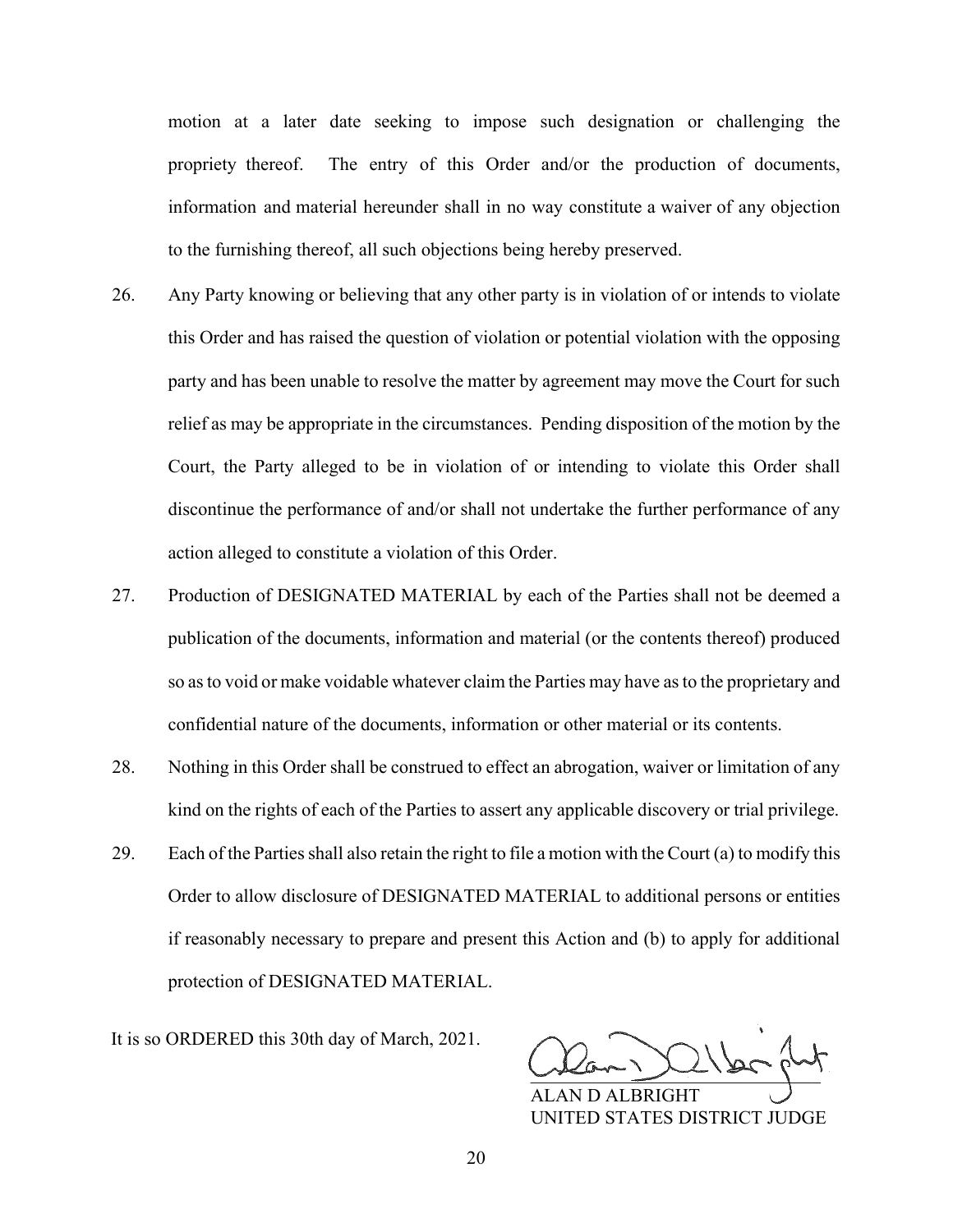## **IN THE UNITED STATES DISTRICT COURT FOR THE WESTERN DISTRICT OF TEXAS WACO DIVISION**

| WSOU INVESTMENTS, LLC D/B/A<br><b>BRAZOS LICENSING AND</b><br>DEVELOPMENT, | CIVIL ACTION 6:20-CV-00454-ADA<br>CIVIL ACTION 6:20-CV-00455-ADA<br>CIVIL ACTION 6:20-CV-00456-ADA |
|----------------------------------------------------------------------------|----------------------------------------------------------------------------------------------------|
| Plaintiff,                                                                 | CIVIL ACTION 6:20-CV-00457-ADA<br>CIVIL ACTION 6:20-CV-00458-ADA                                   |
| V.                                                                         | CIVIL ACTION 6:20-CV-00459-ADA<br>CIVIL ACTION 6:20-CV-00460-ADA                                   |
| MICROSOFT CORPORATION,                                                     | CIVIL ACTION 6:20-CV-00461-ADA<br>CIVIL ACTION 6:20-CV-00462-ADA                                   |
| Defendant.                                                                 | CIVIL ACTION 6:20-CV-00463-ADA<br>CIVIL ACTION 6:20-CV-00464-ADA<br>CIVIL ACTION 6:20-CV-00465-ADA |
|                                                                            | <b>PATENT CASE</b>                                                                                 |
|                                                                            | <b>JURY TRIAL DEMANDED</b>                                                                         |

## **APPENDIX A ACKNOWLEDGEMENT & AGREEMENT TO BE BOUND BY PROTECTIVE ORDER**

|             |                       | [print or type full name], declare |
|-------------|-----------------------|------------------------------------|
| that:<br>1. | My address is         | .My                                |
|             | current employer is   | My                                 |
|             | current occupation is |                                    |

- 2. I have received a copy of the Protective Order in this action. I have carefully read in its entirety and understand the Protective Order.
- 3. I will comply with and be bound by all of the provisions of the Protective Order. I understand and acknowledge that failure to so comply could expose me to sanctions and punishment in the nature of contempt.
- 4. I will hold in confidence, will not disclose to anyone not qualified under the Protective